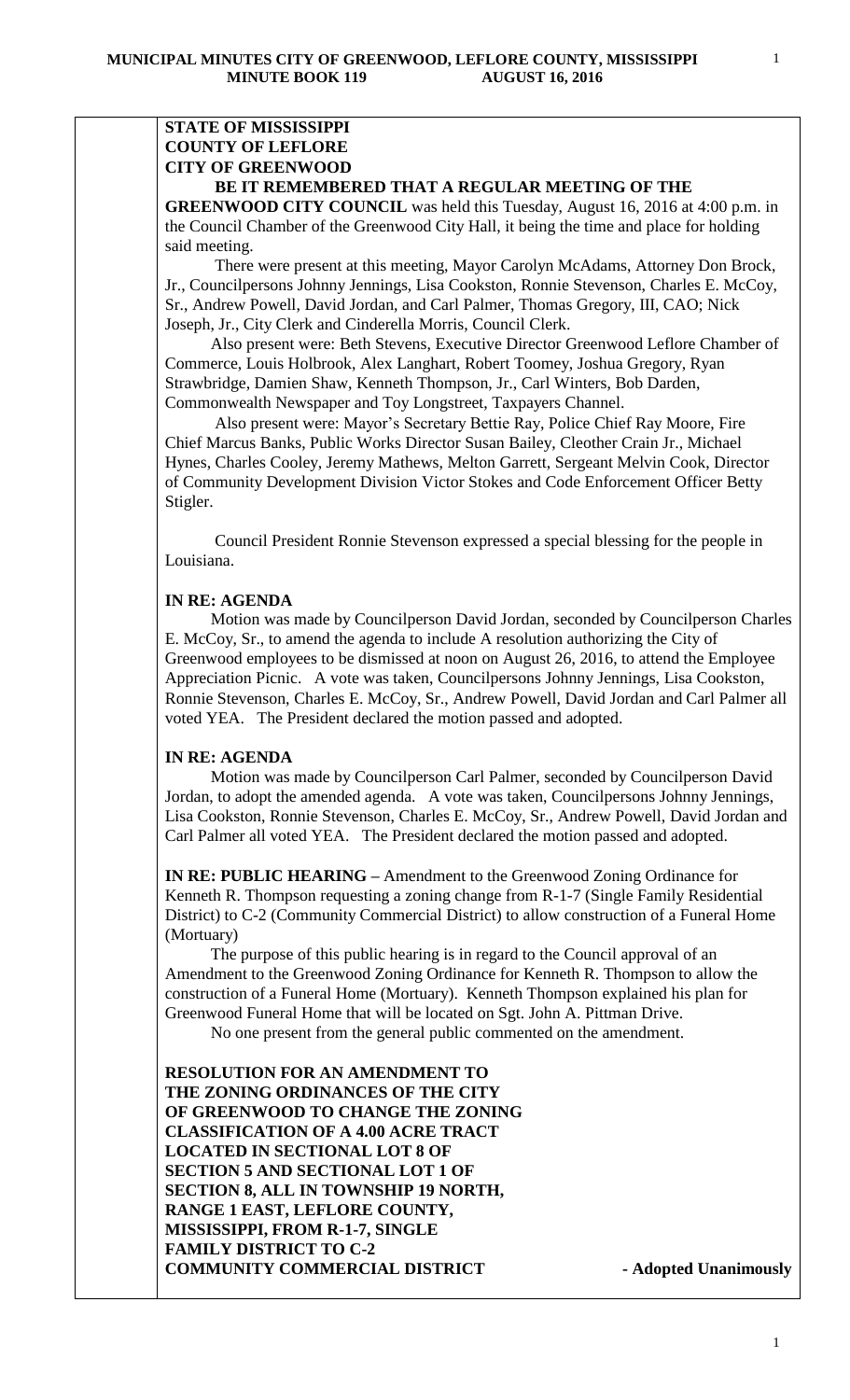Kenneth Thompson told Council that he was heavily involved with the operation of Stribling Park. He said the park hosted a state youth tournament that drew a large number of visitors to Greenwood. He asked Council to consider providing free garbage pickup for the park and two motor grading of the parking lot per year. Mayor and Council agreed to look into Thompson's request.

## **PAYMENT OF CLAIMS AND ACCOUNTS**

 **IT IS ORDERED** that claims and accounts appearing on the Docket of Claims be allowed and paid out of the funds as shown. That said Claims appearing in Claims Docket Book 64, and evidenced by Claims Numbers 2888 through 2908 inclusive, be paid by Check Numbers 56139 through 56148 inclusive and Check Numbers 56281 through 56289 inclusive, and Claims Numbers 2915 through 3069 inclusive, be paid by Check Numbers 56296 through 56438 inclusive, and said claims and accounts being made a part of the minutes as though fully copied herein.

### **IN RE: MAYOR'S REPORT**

 Mayor McAdams said we have guest in the gallery. She asked Beth Stevens to speak at this time. Beth stated that she had the Chamber's Leadership Greenwood Class in attendance today. She asked the class members present to introduce themselves and give their place of employment. Louis Holbrook, Staplcotn, Damien Shaw, Mississippi Valley State University, Alex Langhart, Greenwood Leflore Hospital, Robert Toomey, Regions Bank, Joshua Gregory, Cannon Motor Company and Ryan Strawbridge, Planters Bank introduced themselves to the Council. She said she would let one of the class members tell Council about their fund raiser. Joshua Gregory, Cannon Motors Company, said the class will have a fund raiser to raise \$15,000.00 for individual body cameras and a charging station for the police department through a raffle.

 Beth Stevens thanked Susan Bailey, Bo Scott and the Police Department for assisting in the "Bikes, Blues and Bayous event. She said they had 947 cyclists to participate this year, 887 last year. She said hotels, restaurants and shops were full. She said the cyclists were from nineteen states and the District of Columbia. She also said they rented six properties to accommodate the cyclists.

 Mayor McAdams advised Council that our sales tax allocation for this month was \$340,277.00, a decrease of \$15,276.00 or 4%. She said for the year, we have collected \$4,052,614.00, a decrease of \$28,898.00 or less than 1% from this time last year.

 Mayor McAdams recognized the employees of the month for August. Public Works Director Susan Bailey presented a Certificate of Appreciation to Melton Garrett. Police Chief Ray Moore presented a Certificate of Appreciation to Jeremy Mathews. Fire Chief Marcus Banks presented a Certificate of Appreciation to Captain Charles Cooley. Mayor McAdams congratulated each recipient.

 Mayor McAdams stated that work has started on Main Street for reconstruction of sidewalks and lighting.

Mayor McAdams reminded Council of the budget hearing after the meeting today.

 Mayor McAdams advised Council that a special meeting is scheduled for Thursday August 18, 2016 at 2:00 p.m. with Jim Jackson and one of the board members of the Hospital Board.

**IN RE: PUBLIC AGENDA - NONE**

### **IN RE: POLICY ISSUES AGENDA –NONE**

### **IN RE: ROUTINE AGENDA IN RE: CONSENT AGENDA IN RE: MINUTES**

 Motion was made by Councilperson Charles E. McCoy, Sr., seconded by Councilperson Carl Palmer, to adopt the minutes of the August 2, 2016 City Council meeting. A vote was taken, Councilpersons Johnny Jennings, Lisa Cookston, Ronnie Stevenson, Charles E. McCoy, Sr., Andrew Powell, David Jordan and Carl Palmer all voted YEA. The President declared the motion passed and adopted.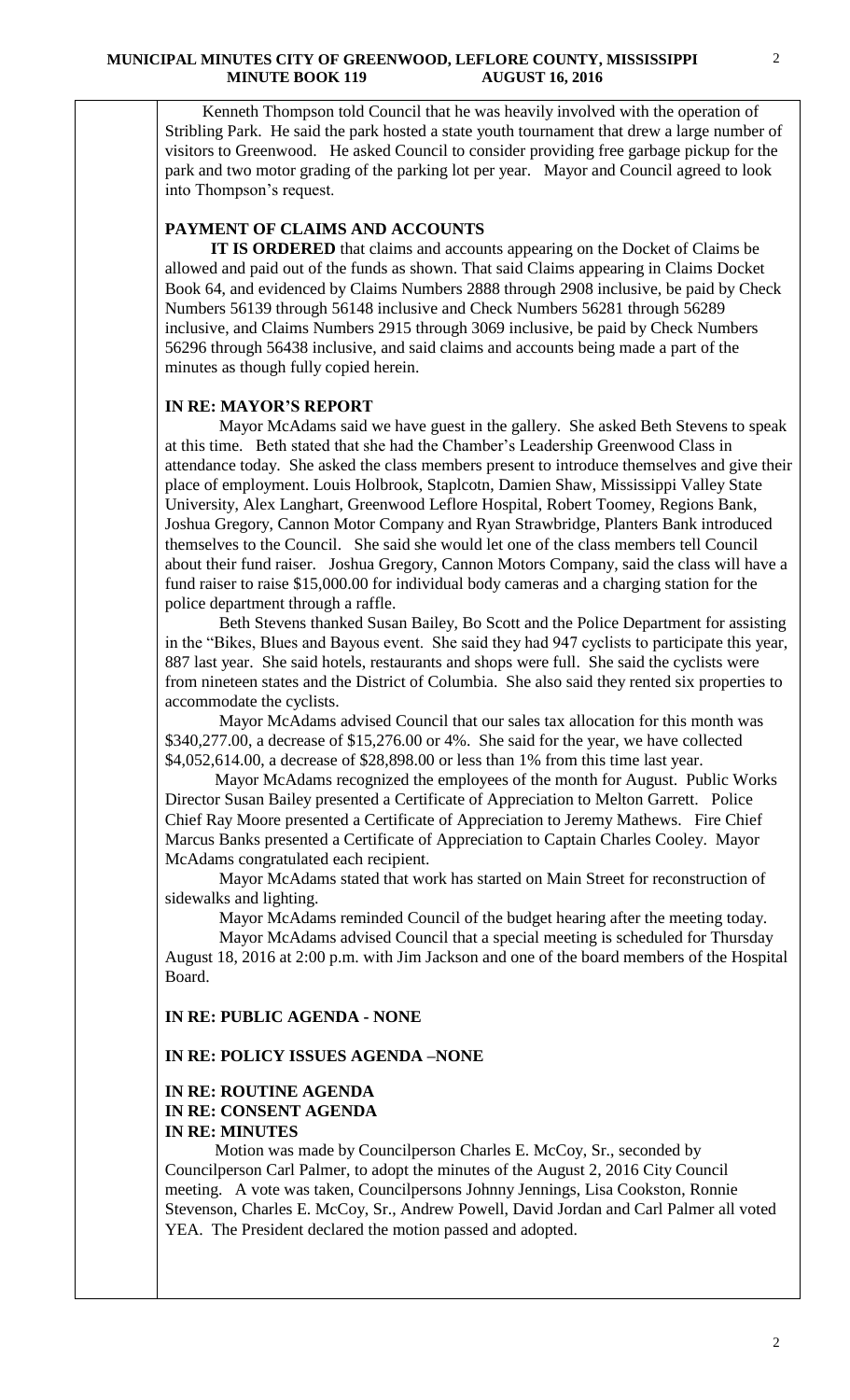|                      | <b>ORDER OF THE CITY COUNCIL</b>                                                                                                                                  |                          |                            |                       |                            |
|----------------------|-------------------------------------------------------------------------------------------------------------------------------------------------------------------|--------------------------|----------------------------|-----------------------|----------------------------|
|                      | <b>RECEIVING THE PRIVILEGE</b>                                                                                                                                    |                          |                            |                       |                            |
|                      | <b>LICENSES REPORT OF THE</b>                                                                                                                                     |                          |                            |                       |                            |
|                      | <b>CITY CLERK FOR THE MONTH</b>                                                                                                                                   |                          |                            |                       |                            |
| <b>OF JULY, 2016</b> |                                                                                                                                                                   |                          |                            | - Adopted Unanimously |                            |
|                      | <b>ORDER OF THE CITY COUNCIL</b>                                                                                                                                  |                          |                            |                       |                            |
|                      | <b>RECEIVING THE FINANCIAL</b>                                                                                                                                    |                          |                            |                       |                            |
|                      | <b>REPORT OF THE CITY CLERK</b>                                                                                                                                   |                          |                            |                       |                            |
|                      | FOR THE MONTH OF JULY,                                                                                                                                            |                          |                            |                       |                            |
| 2016                 |                                                                                                                                                                   |                          |                            | - Adopted Unanimously |                            |
|                      | A RESOLUTION AUTHORIZING                                                                                                                                          |                          |                            |                       |                            |
|                      | THE CITY OF GREENWOOD TO                                                                                                                                          |                          |                            |                       |                            |
|                      | <b>ENTER INTO SOFTWARE SUPPORT</b>                                                                                                                                |                          |                            |                       |                            |
|                      | <b>AGREEMENT WITH DATA SYSTEMS</b>                                                                                                                                |                          |                            |                       |                            |
| MANAGEMENT, INC.     |                                                                                                                                                                   |                          |                            | - Adopted Unanimously |                            |
|                      |                                                                                                                                                                   |                          |                            |                       |                            |
|                      | A RESOLUTION AUTHORIZING                                                                                                                                          |                          |                            |                       |                            |
|                      | THE CITY OF GREENWOOD TO                                                                                                                                          |                          |                            |                       |                            |
|                      | <b>ENTER INTO A TWELVE-DAY</b>                                                                                                                                    |                          |                            |                       |                            |
|                      | <b>CONTRACT FOR DISCOUNTED</b>                                                                                                                                    |                          |                            |                       |                            |
|                      | <b>SERVICES WITH DATA SYSTEMS</b>                                                                                                                                 |                          |                            |                       |                            |
| MANAGEMENT, INC.     |                                                                                                                                                                   |                          |                            | - Adopted Unanimously |                            |
|                      |                                                                                                                                                                   |                          |                            |                       |                            |
|                      | A RESOLUTION ACKNOWLEDGING                                                                                                                                        |                          |                            |                       |                            |
|                      | <b>RECEIPT AND CERTIFYING BUDGET</b>                                                                                                                              |                          |                            |                       |                            |
|                      | OF THE GREENWOOD PUBLIC SCHOOL                                                                                                                                    |                          |                            |                       |                            |
|                      | <b>DISTRICT FOR THE 2016-2017 SCHOOL</b>                                                                                                                          |                          |                            |                       |                            |
|                      |                                                                                                                                                                   |                          |                            |                       |                            |
| <b>TERM</b>          |                                                                                                                                                                   |                          |                            | - Adopted Unanimously |                            |
|                      |                                                                                                                                                                   |                          |                            |                       |                            |
|                      | <b>A RESOLUTION AUTHORIZING</b>                                                                                                                                   |                          |                            |                       |                            |
|                      | A DONATION IN THE AMOUNT                                                                                                                                          |                          |                            |                       |                            |
|                      | OF \$5,000 TO THE GREENWOOD<br><b>INTERFAITH MINISTRIES</b>                                                                                                       |                          |                            |                       |                            |
|                      | <b>COMMUNITY KITCHEN</b>                                                                                                                                          |                          |                            | - Adopted Unanimously |                            |
|                      |                                                                                                                                                                   |                          |                            |                       |                            |
|                      | AN ORDER REVISING THE BUDGET                                                                                                                                      |                          |                            |                       |                            |
|                      | FOR THE FISCAL YEAR 2015-2016                                                                                                                                     |                          |                            |                       |                            |
|                      | <b>AS AUTHORIZED BY CHAPTER 519</b>                                                                                                                               |                          |                            |                       |                            |
|                      | OF LAWS OF MISSISSIPPI FOR 1985.                                                                                                                                  |                          |                            |                       |                            |
|                      | <b>WHEREAS</b> , provisions of Chapter 519 of the Laws of Mississippi of 1985, as                                                                                 |                          |                            |                       |                            |
|                      | amended, municipal budgets for fiscal year may be revised under circumstances as set forth                                                                        |                          |                            |                       |                            |
| therein and;         |                                                                                                                                                                   |                          |                            |                       |                            |
|                      | <b>WHEREAS</b> , it affirmatively appears that there remains in certain funds an                                                                                  |                          |                            |                       |                            |
|                      | unexpended sum not needed or expected to be needed for the purpose or purposes for which                                                                          |                          |                            |                       |                            |
|                      | it was appropriated in said budget and that the same should be transferred to another code                                                                        |                          |                            |                       |                            |
| where needed.        |                                                                                                                                                                   |                          |                            |                       |                            |
|                      | IT IS THEREFORE, ORDERED that the budget for the fiscal year beginning                                                                                            |                          |                            |                       |                            |
|                      | October 1, 2015 and ending September 30, 2016, be and the same is hereby revised and                                                                              |                          |                            |                       |                            |
|                      | amended so as to make the following changes, to wit:                                                                                                              |                          |                            |                       |                            |
|                      |                                                                                                                                                                   |                          |                            |                       |                            |
|                      | It is requested that the budget for the Park Commission Maintenance Fund for fiscal year<br>ending September 30, 2016, be amended and changed as follows, to wit: |                          |                            |                       |                            |
|                      |                                                                                                                                                                   |                          |                            |                       |                            |
| <b>ACCOUNT</b>       | <b>DESCRIPTION</b>                                                                                                                                                | <b>CURRENT</b>           | <b>INCREASE</b>            | <b>DECREASE</b>       | <b>NEW</b>                 |
| <b>NUMBER</b>        |                                                                                                                                                                   | <b>BUDGET</b>            |                            |                       | <b>BUDGET</b>              |
|                      | 001-000-346 Donations/Private<br>001-341-522 Park Supplies                                                                                                        | \$<br>.00.<br>\$9,300.00 | \$10,000.00<br>\$10,000.00 |                       | \$10,000.00<br>\$19,300.00 |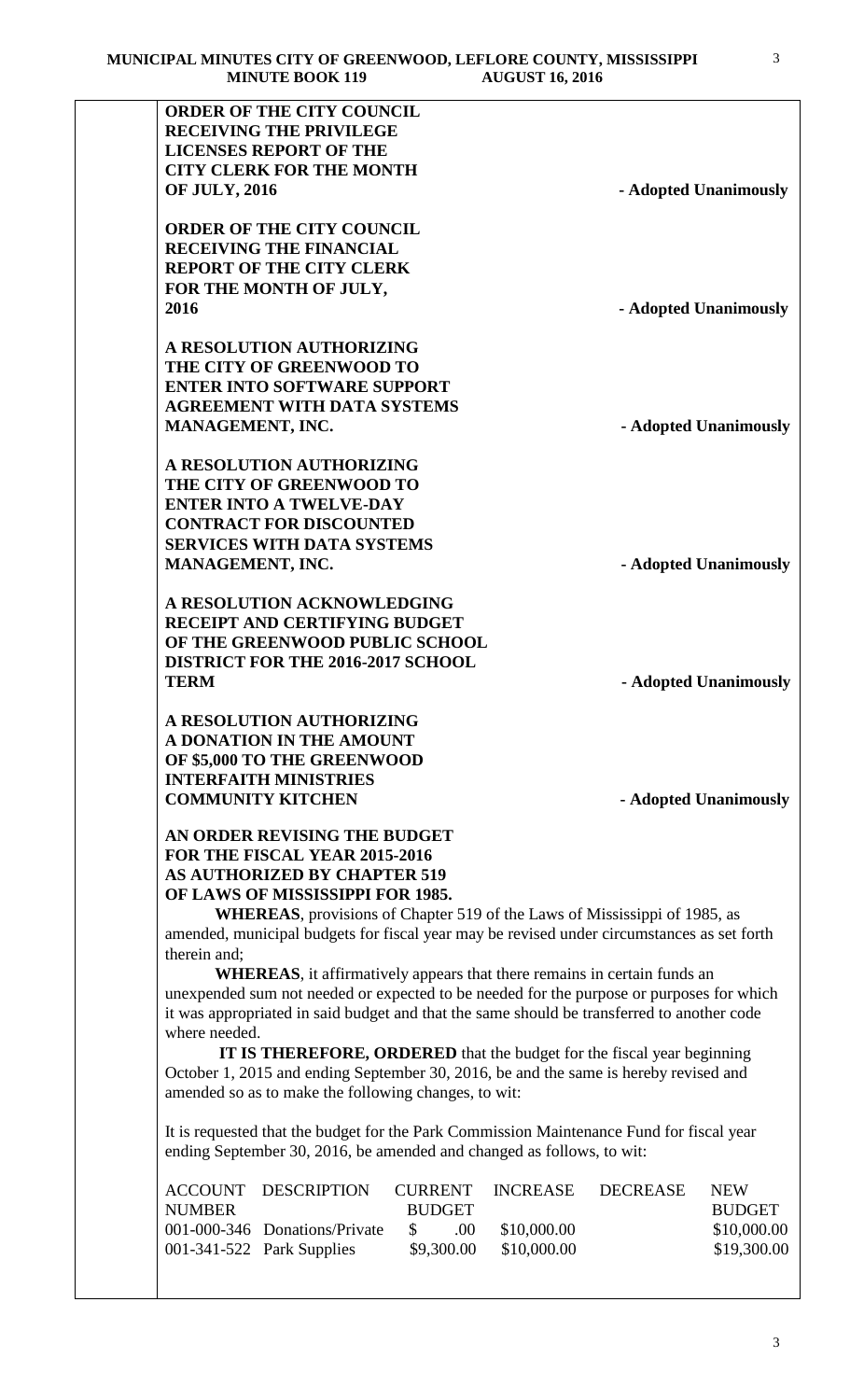4

|                                              | This revised budget amendment does constitute an increase to the Park Commission               |                |                 |                        |                |
|----------------------------------------------|------------------------------------------------------------------------------------------------|----------------|-----------------|------------------------|----------------|
| Maintenance Fund.                            |                                                                                                |                |                 |                        |                |
| Nick Joseph, Jr., CPA                        |                                                                                                |                |                 |                        |                |
| <b>City Clerk</b>                            |                                                                                                |                |                 |                        |                |
|                                              | The above and foregoing order having first been reduced to writing was considered              |                |                 |                        |                |
|                                              | section by section and then as a whole, having been introduced by Councilperson Charles E.     |                |                 |                        |                |
|                                              | McCoy, Sr., was duly seconded for adoption by Councilperson Carl Palmer, and upon a vote       |                |                 |                        |                |
|                                              | being called received the following vote:                                                      |                |                 |                        |                |
|                                              | <b>COUNCILPERSON</b>                                                                           | <b>YEA</b>     | <b>NAY</b>      |                        |                |
|                                              | Johnny Jennings                                                                                | X              |                 |                        |                |
| Lisa Cookston                                |                                                                                                | X              |                 |                        |                |
|                                              | Ronnie Stevenson                                                                               | X              |                 |                        |                |
|                                              | Charles E. McCoy, Sr.                                                                          | X              |                 |                        |                |
| <b>Andrew Powell</b>                         |                                                                                                | X              |                 |                        |                |
| David Jordan                                 |                                                                                                | X              |                 |                        |                |
| Carl Palmer                                  |                                                                                                | X              |                 |                        |                |
|                                              | The President of the Council then declared the motion passed and adopted this the              |                |                 |                        |                |
| 16th day of August, 2016.                    |                                                                                                |                |                 |                        |                |
| <b>RONNIE STEVENSON</b>                      |                                                                                                |                |                 |                        |                |
|                                              | PRESIDENT OF THE COUNCIL                                                                       |                |                 |                        |                |
|                                              |                                                                                                |                |                 | CAROLYN MCADAMS, MAYOR |                |
| ATTEST:                                      |                                                                                                |                |                 |                        |                |
| CINDERELLA M. MORRIS,<br><b>DEPUTY CLERK</b> |                                                                                                |                |                 |                        |                |
|                                              |                                                                                                |                |                 |                        |                |
|                                              | It is requested that the budget for the Police Department for fiscal year ending September 30, |                |                 |                        |                |
|                                              | 2016 be amended and changed as follows, to wit:                                                |                |                 |                        |                |
|                                              |                                                                                                |                |                 |                        |                |
| <b>Account</b>                               |                                                                                                | <b>Current</b> |                 |                        | <b>Revised</b> |
| <b>Number</b>                                | <b>Description</b>                                                                             | <b>Budget</b>  | <b>Increase</b> | <b>Decrease</b>        | <b>Budget</b>  |
| 001-100-525                                  | Supplies FR                                                                                    | \$500.00       | \$1,000.00      |                        | \$1,500.00     |
| 001-100-550                                  | Uniforms                                                                                       | \$51,000.00    | \$5,000.00      |                        | \$56,000.00    |
| 001-100-580                                  | New Parts                                                                                      | \$50,000.00    | \$5,000.00      |                        | \$55,000.00    |
| 001-100-586                                  | Ammunition                                                                                     | \$5,000.00     | \$1,000.00      |                        | \$6,000.00     |
| 001-100-601                                  | Profes. Services                                                                               | \$19,500.00    |                 |                        |                |
|                                              |                                                                                                |                | \$6,000.00      |                        | \$25,500.00    |
|                                              |                                                                                                |                |                 |                        |                |
| 001-100-684                                  | Physical. Exam                                                                                 | \$5,000.00     | \$2,000.00      |                        | \$7,000.00     |

| <b>Total</b>       |                  | \$410,475.00 | \$30,000.00                 | \$30,000.00 | \$410,475.00      |
|--------------------|------------------|--------------|-----------------------------|-------------|-------------------|
|                    |                  |              |                             |             |                   |
| 001-100-730        | &Equip.          | \$15,000.00  | \$10,000.00                 |             | \$25,000.00       |
|                    | Machin.          |              |                             |             |                   |
| 001-100-416        | Captains         | \$264,475.00 |                             | \$30,000.00 | \$234,475.00      |
| 001-100-684        | Physical. Exam   | \$5,000.00   | \$2,000.00                  |             | \$7,000.00        |
| 001-100-601        | Profes. Services | \$19,500.00  | \$6,000.00                  |             | \$25,500.00       |
| 001-100-586        | Ammunition       | \$5,000.00   | \$1,000.00                  |             | \$6,000.00        |
| 001-100-580        | <b>New Parts</b> | \$50,000.00  | \$5,000.00                  |             | \$55,000.00       |
| 001-100-550        | Uniforms         | \$51,000.00  | \$5,000.00                  |             | \$56,000.00       |
| 001 100 <i>040</i> | $\mathbf{u}$     | www.vv       | $v \cdot v \cdot v \cdot v$ |             | $v \sim v \sim v$ |

This revised budget does not constitute an increase or decrease to the overall budget. Chief Raymond Moore

Greenwood Police Dept

 The above and foregoing order having first been reduced to writing was considered section by section and then as a whole, having been introduced by Councilperson Charles E. McCoy, Sr., was duly seconded for adoption by Councilperson Carl Palmer, and upon a vote being called received the following vote:

| <b>COUNCILPERSON</b>    | YEA | NAY |
|-------------------------|-----|-----|
| Johnny Jennings         | X   |     |
| Lisa Cookston           | X   |     |
| <b>Ronnie Stevenson</b> | X   |     |
| Charles E. McCoy, Sr.   | X   |     |
| <b>Andrew Powell</b>    | X   |     |
| David Jordan            | X   |     |
| Carl Palmer             | x   |     |
|                         |     |     |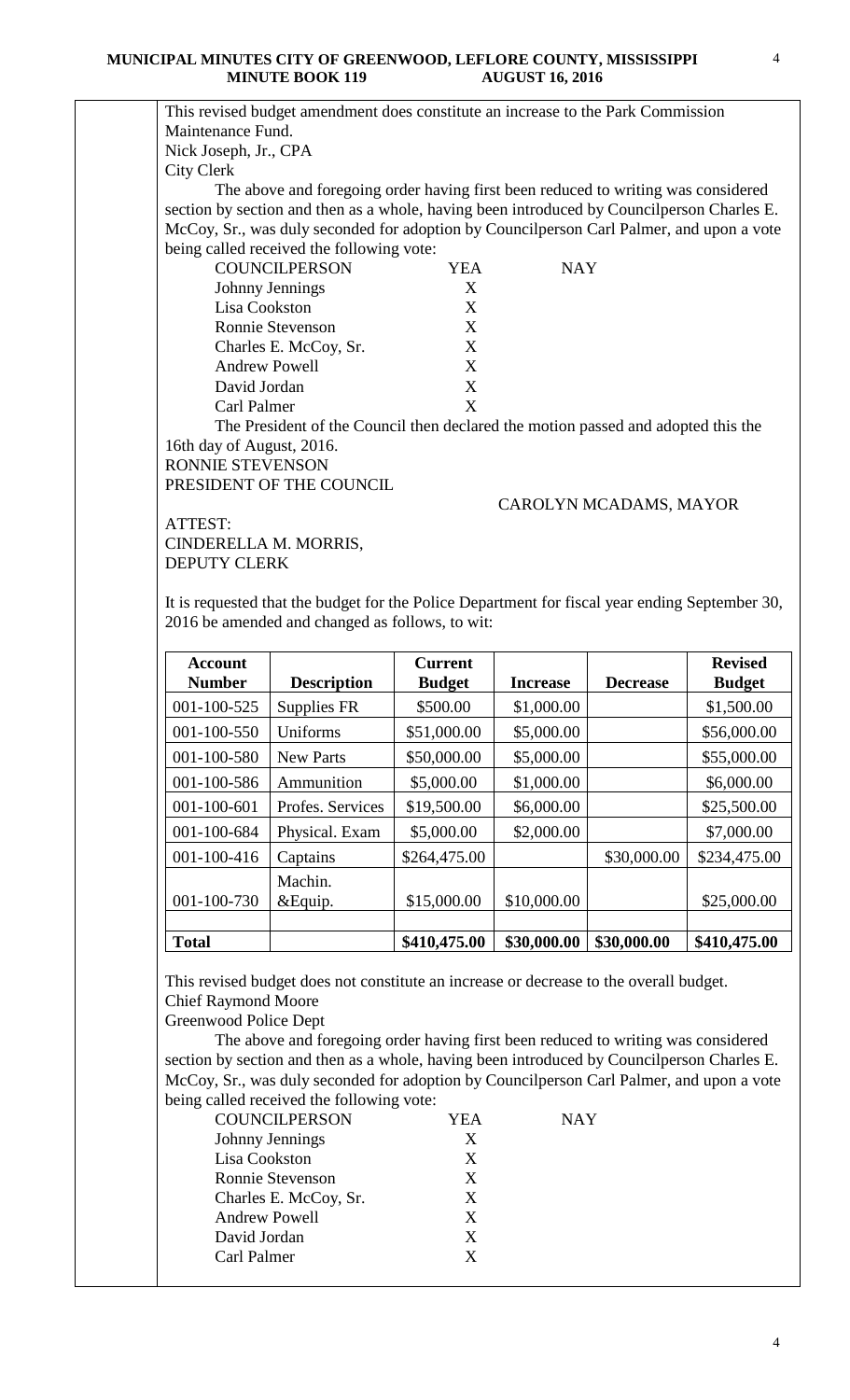| PRESIDENT OF THE COUNCIL<br>CAROLYN MCADAMS, MAYOR<br>ATTEST:<br>CINDERELLA M. MORRIS,<br><b>DEPUTY CLERK</b><br>It is requested that the budget for the Senior Citizens Center for fiscal year ending September<br>30, 2016, be amended and changed as follows, to wit:<br><b>ACCOUNT DESCRIPTION</b><br><b>CURRENT</b><br><b>INCREASE</b><br><b>DECREASE</b><br><b>NUMBER</b><br><b>BUDGET</b><br>001-370-630 Utilities-Electric<br>\$3,000.00<br>\$800.00<br>300.00<br>001-370-516 Supplies<br>\$100.00<br>\$<br>001-370-600 Professional Services<br>\$200.00<br>\$<br>\$200.00<br>001-370-631 Utilities-Gas<br>\$1,200.00<br>\$500.00<br>This revised budget amendment constitutes neither an increase nor decrease to the Senior<br>Citizens Center.<br>Nick Joseph, Jr., CPA<br><b>City Clerk</b><br>The above and foregoing order having first been reduced to writing was considered<br>section by section and then as a whole, having been introduced by Councilperson Charles E.<br>McCoy, Sr., was duly seconded for adoption by Councilperson Carl Palmer, and upon a vote<br>being called received the following vote:<br><b>COUNCILPERSON</b><br><b>YEA</b><br><b>NAY</b><br>Johnny Jennings<br>X<br>Lisa Cookston<br>X<br>X<br>Ronnie Stevenson<br>Charles E. McCoy, Sr.<br>X<br><b>Andrew Powell</b><br>X<br>$\boldsymbol{\mathrm{X}}$<br>David Jordan<br>$\boldsymbol{\mathrm{X}}$<br>Carl Palmer<br>The President of the Council then declared the motion passed and adopted this the<br>16th day of August, 2016.<br>RONNIE STEVENSON<br>PRESIDENT OF THE COUNCIL<br>CAROLYN MCADAMS, MAYOR<br>ATTEST:<br>CINDERELLA M. MORRIS,<br><b>DEPUTY CLERK</b><br>It is requested that the budget for the Industrial Rent-Milwaukee Electric Tool Fund for fiscal<br>year ending September 30, 2016, be amended and changed as follows, to wit:<br><b>ACCOUNT</b><br><b>DESCRIPTION</b><br><b>CURRENT</b><br><b>INCREASE</b><br><b>DECREASE</b><br><b>NEW</b><br><b>NUMBER</b><br><b>BUDGET</b><br><b>BUDGET</b><br>255-000-398 Beginning Fund Balance<br>\$.00<br>\$9,850.00<br>\$9,850.00<br>255-451-635 Repairs & Maintenance<br>\$.00<br>\$9,850.00<br>This revised budget amendment constitutes an increase to the Industrial Rent-Milwaukee<br>Electric Tool.<br>Nick Joseph, Jr., CPA<br><b>City Clerk</b> | RONNIE STEVENSON |  |  |               |
|-------------------------------------------------------------------------------------------------------------------------------------------------------------------------------------------------------------------------------------------------------------------------------------------------------------------------------------------------------------------------------------------------------------------------------------------------------------------------------------------------------------------------------------------------------------------------------------------------------------------------------------------------------------------------------------------------------------------------------------------------------------------------------------------------------------------------------------------------------------------------------------------------------------------------------------------------------------------------------------------------------------------------------------------------------------------------------------------------------------------------------------------------------------------------------------------------------------------------------------------------------------------------------------------------------------------------------------------------------------------------------------------------------------------------------------------------------------------------------------------------------------------------------------------------------------------------------------------------------------------------------------------------------------------------------------------------------------------------------------------------------------------------------------------------------------------------------------------------------------------------------------------------------------------------------------------------------------------------------------------------------------------------------------------------------------------------------------------------------------------------------------------------------------------------------------------------------------------------------------------------------------------------------------------------------------------------------|------------------|--|--|---------------|
|                                                                                                                                                                                                                                                                                                                                                                                                                                                                                                                                                                                                                                                                                                                                                                                                                                                                                                                                                                                                                                                                                                                                                                                                                                                                                                                                                                                                                                                                                                                                                                                                                                                                                                                                                                                                                                                                                                                                                                                                                                                                                                                                                                                                                                                                                                                               |                  |  |  |               |
|                                                                                                                                                                                                                                                                                                                                                                                                                                                                                                                                                                                                                                                                                                                                                                                                                                                                                                                                                                                                                                                                                                                                                                                                                                                                                                                                                                                                                                                                                                                                                                                                                                                                                                                                                                                                                                                                                                                                                                                                                                                                                                                                                                                                                                                                                                                               |                  |  |  |               |
|                                                                                                                                                                                                                                                                                                                                                                                                                                                                                                                                                                                                                                                                                                                                                                                                                                                                                                                                                                                                                                                                                                                                                                                                                                                                                                                                                                                                                                                                                                                                                                                                                                                                                                                                                                                                                                                                                                                                                                                                                                                                                                                                                                                                                                                                                                                               |                  |  |  |               |
|                                                                                                                                                                                                                                                                                                                                                                                                                                                                                                                                                                                                                                                                                                                                                                                                                                                                                                                                                                                                                                                                                                                                                                                                                                                                                                                                                                                                                                                                                                                                                                                                                                                                                                                                                                                                                                                                                                                                                                                                                                                                                                                                                                                                                                                                                                                               |                  |  |  |               |
|                                                                                                                                                                                                                                                                                                                                                                                                                                                                                                                                                                                                                                                                                                                                                                                                                                                                                                                                                                                                                                                                                                                                                                                                                                                                                                                                                                                                                                                                                                                                                                                                                                                                                                                                                                                                                                                                                                                                                                                                                                                                                                                                                                                                                                                                                                                               |                  |  |  |               |
|                                                                                                                                                                                                                                                                                                                                                                                                                                                                                                                                                                                                                                                                                                                                                                                                                                                                                                                                                                                                                                                                                                                                                                                                                                                                                                                                                                                                                                                                                                                                                                                                                                                                                                                                                                                                                                                                                                                                                                                                                                                                                                                                                                                                                                                                                                                               |                  |  |  |               |
|                                                                                                                                                                                                                                                                                                                                                                                                                                                                                                                                                                                                                                                                                                                                                                                                                                                                                                                                                                                                                                                                                                                                                                                                                                                                                                                                                                                                                                                                                                                                                                                                                                                                                                                                                                                                                                                                                                                                                                                                                                                                                                                                                                                                                                                                                                                               |                  |  |  |               |
|                                                                                                                                                                                                                                                                                                                                                                                                                                                                                                                                                                                                                                                                                                                                                                                                                                                                                                                                                                                                                                                                                                                                                                                                                                                                                                                                                                                                                                                                                                                                                                                                                                                                                                                                                                                                                                                                                                                                                                                                                                                                                                                                                                                                                                                                                                                               |                  |  |  | <b>NEW</b>    |
|                                                                                                                                                                                                                                                                                                                                                                                                                                                                                                                                                                                                                                                                                                                                                                                                                                                                                                                                                                                                                                                                                                                                                                                                                                                                                                                                                                                                                                                                                                                                                                                                                                                                                                                                                                                                                                                                                                                                                                                                                                                                                                                                                                                                                                                                                                                               |                  |  |  | <b>BUDGET</b> |
|                                                                                                                                                                                                                                                                                                                                                                                                                                                                                                                                                                                                                                                                                                                                                                                                                                                                                                                                                                                                                                                                                                                                                                                                                                                                                                                                                                                                                                                                                                                                                                                                                                                                                                                                                                                                                                                                                                                                                                                                                                                                                                                                                                                                                                                                                                                               |                  |  |  | \$3,800.00    |
|                                                                                                                                                                                                                                                                                                                                                                                                                                                                                                                                                                                                                                                                                                                                                                                                                                                                                                                                                                                                                                                                                                                                                                                                                                                                                                                                                                                                                                                                                                                                                                                                                                                                                                                                                                                                                                                                                                                                                                                                                                                                                                                                                                                                                                                                                                                               |                  |  |  | \$200.00      |
|                                                                                                                                                                                                                                                                                                                                                                                                                                                                                                                                                                                                                                                                                                                                                                                                                                                                                                                                                                                                                                                                                                                                                                                                                                                                                                                                                                                                                                                                                                                                                                                                                                                                                                                                                                                                                                                                                                                                                                                                                                                                                                                                                                                                                                                                                                                               |                  |  |  |               |
|                                                                                                                                                                                                                                                                                                                                                                                                                                                                                                                                                                                                                                                                                                                                                                                                                                                                                                                                                                                                                                                                                                                                                                                                                                                                                                                                                                                                                                                                                                                                                                                                                                                                                                                                                                                                                                                                                                                                                                                                                                                                                                                                                                                                                                                                                                                               |                  |  |  | \$700.00      |
|                                                                                                                                                                                                                                                                                                                                                                                                                                                                                                                                                                                                                                                                                                                                                                                                                                                                                                                                                                                                                                                                                                                                                                                                                                                                                                                                                                                                                                                                                                                                                                                                                                                                                                                                                                                                                                                                                                                                                                                                                                                                                                                                                                                                                                                                                                                               |                  |  |  |               |
|                                                                                                                                                                                                                                                                                                                                                                                                                                                                                                                                                                                                                                                                                                                                                                                                                                                                                                                                                                                                                                                                                                                                                                                                                                                                                                                                                                                                                                                                                                                                                                                                                                                                                                                                                                                                                                                                                                                                                                                                                                                                                                                                                                                                                                                                                                                               |                  |  |  |               |
|                                                                                                                                                                                                                                                                                                                                                                                                                                                                                                                                                                                                                                                                                                                                                                                                                                                                                                                                                                                                                                                                                                                                                                                                                                                                                                                                                                                                                                                                                                                                                                                                                                                                                                                                                                                                                                                                                                                                                                                                                                                                                                                                                                                                                                                                                                                               |                  |  |  |               |
|                                                                                                                                                                                                                                                                                                                                                                                                                                                                                                                                                                                                                                                                                                                                                                                                                                                                                                                                                                                                                                                                                                                                                                                                                                                                                                                                                                                                                                                                                                                                                                                                                                                                                                                                                                                                                                                                                                                                                                                                                                                                                                                                                                                                                                                                                                                               |                  |  |  |               |
|                                                                                                                                                                                                                                                                                                                                                                                                                                                                                                                                                                                                                                                                                                                                                                                                                                                                                                                                                                                                                                                                                                                                                                                                                                                                                                                                                                                                                                                                                                                                                                                                                                                                                                                                                                                                                                                                                                                                                                                                                                                                                                                                                                                                                                                                                                                               |                  |  |  |               |
|                                                                                                                                                                                                                                                                                                                                                                                                                                                                                                                                                                                                                                                                                                                                                                                                                                                                                                                                                                                                                                                                                                                                                                                                                                                                                                                                                                                                                                                                                                                                                                                                                                                                                                                                                                                                                                                                                                                                                                                                                                                                                                                                                                                                                                                                                                                               |                  |  |  |               |
|                                                                                                                                                                                                                                                                                                                                                                                                                                                                                                                                                                                                                                                                                                                                                                                                                                                                                                                                                                                                                                                                                                                                                                                                                                                                                                                                                                                                                                                                                                                                                                                                                                                                                                                                                                                                                                                                                                                                                                                                                                                                                                                                                                                                                                                                                                                               |                  |  |  |               |
|                                                                                                                                                                                                                                                                                                                                                                                                                                                                                                                                                                                                                                                                                                                                                                                                                                                                                                                                                                                                                                                                                                                                                                                                                                                                                                                                                                                                                                                                                                                                                                                                                                                                                                                                                                                                                                                                                                                                                                                                                                                                                                                                                                                                                                                                                                                               |                  |  |  |               |
|                                                                                                                                                                                                                                                                                                                                                                                                                                                                                                                                                                                                                                                                                                                                                                                                                                                                                                                                                                                                                                                                                                                                                                                                                                                                                                                                                                                                                                                                                                                                                                                                                                                                                                                                                                                                                                                                                                                                                                                                                                                                                                                                                                                                                                                                                                                               |                  |  |  |               |
|                                                                                                                                                                                                                                                                                                                                                                                                                                                                                                                                                                                                                                                                                                                                                                                                                                                                                                                                                                                                                                                                                                                                                                                                                                                                                                                                                                                                                                                                                                                                                                                                                                                                                                                                                                                                                                                                                                                                                                                                                                                                                                                                                                                                                                                                                                                               |                  |  |  |               |
|                                                                                                                                                                                                                                                                                                                                                                                                                                                                                                                                                                                                                                                                                                                                                                                                                                                                                                                                                                                                                                                                                                                                                                                                                                                                                                                                                                                                                                                                                                                                                                                                                                                                                                                                                                                                                                                                                                                                                                                                                                                                                                                                                                                                                                                                                                                               |                  |  |  |               |
|                                                                                                                                                                                                                                                                                                                                                                                                                                                                                                                                                                                                                                                                                                                                                                                                                                                                                                                                                                                                                                                                                                                                                                                                                                                                                                                                                                                                                                                                                                                                                                                                                                                                                                                                                                                                                                                                                                                                                                                                                                                                                                                                                                                                                                                                                                                               |                  |  |  |               |
|                                                                                                                                                                                                                                                                                                                                                                                                                                                                                                                                                                                                                                                                                                                                                                                                                                                                                                                                                                                                                                                                                                                                                                                                                                                                                                                                                                                                                                                                                                                                                                                                                                                                                                                                                                                                                                                                                                                                                                                                                                                                                                                                                                                                                                                                                                                               |                  |  |  |               |
|                                                                                                                                                                                                                                                                                                                                                                                                                                                                                                                                                                                                                                                                                                                                                                                                                                                                                                                                                                                                                                                                                                                                                                                                                                                                                                                                                                                                                                                                                                                                                                                                                                                                                                                                                                                                                                                                                                                                                                                                                                                                                                                                                                                                                                                                                                                               |                  |  |  |               |
|                                                                                                                                                                                                                                                                                                                                                                                                                                                                                                                                                                                                                                                                                                                                                                                                                                                                                                                                                                                                                                                                                                                                                                                                                                                                                                                                                                                                                                                                                                                                                                                                                                                                                                                                                                                                                                                                                                                                                                                                                                                                                                                                                                                                                                                                                                                               |                  |  |  |               |
|                                                                                                                                                                                                                                                                                                                                                                                                                                                                                                                                                                                                                                                                                                                                                                                                                                                                                                                                                                                                                                                                                                                                                                                                                                                                                                                                                                                                                                                                                                                                                                                                                                                                                                                                                                                                                                                                                                                                                                                                                                                                                                                                                                                                                                                                                                                               |                  |  |  |               |
|                                                                                                                                                                                                                                                                                                                                                                                                                                                                                                                                                                                                                                                                                                                                                                                                                                                                                                                                                                                                                                                                                                                                                                                                                                                                                                                                                                                                                                                                                                                                                                                                                                                                                                                                                                                                                                                                                                                                                                                                                                                                                                                                                                                                                                                                                                                               |                  |  |  |               |
|                                                                                                                                                                                                                                                                                                                                                                                                                                                                                                                                                                                                                                                                                                                                                                                                                                                                                                                                                                                                                                                                                                                                                                                                                                                                                                                                                                                                                                                                                                                                                                                                                                                                                                                                                                                                                                                                                                                                                                                                                                                                                                                                                                                                                                                                                                                               |                  |  |  |               |
|                                                                                                                                                                                                                                                                                                                                                                                                                                                                                                                                                                                                                                                                                                                                                                                                                                                                                                                                                                                                                                                                                                                                                                                                                                                                                                                                                                                                                                                                                                                                                                                                                                                                                                                                                                                                                                                                                                                                                                                                                                                                                                                                                                                                                                                                                                                               |                  |  |  |               |
|                                                                                                                                                                                                                                                                                                                                                                                                                                                                                                                                                                                                                                                                                                                                                                                                                                                                                                                                                                                                                                                                                                                                                                                                                                                                                                                                                                                                                                                                                                                                                                                                                                                                                                                                                                                                                                                                                                                                                                                                                                                                                                                                                                                                                                                                                                                               |                  |  |  |               |
|                                                                                                                                                                                                                                                                                                                                                                                                                                                                                                                                                                                                                                                                                                                                                                                                                                                                                                                                                                                                                                                                                                                                                                                                                                                                                                                                                                                                                                                                                                                                                                                                                                                                                                                                                                                                                                                                                                                                                                                                                                                                                                                                                                                                                                                                                                                               |                  |  |  |               |
|                                                                                                                                                                                                                                                                                                                                                                                                                                                                                                                                                                                                                                                                                                                                                                                                                                                                                                                                                                                                                                                                                                                                                                                                                                                                                                                                                                                                                                                                                                                                                                                                                                                                                                                                                                                                                                                                                                                                                                                                                                                                                                                                                                                                                                                                                                                               |                  |  |  |               |
|                                                                                                                                                                                                                                                                                                                                                                                                                                                                                                                                                                                                                                                                                                                                                                                                                                                                                                                                                                                                                                                                                                                                                                                                                                                                                                                                                                                                                                                                                                                                                                                                                                                                                                                                                                                                                                                                                                                                                                                                                                                                                                                                                                                                                                                                                                                               |                  |  |  |               |
|                                                                                                                                                                                                                                                                                                                                                                                                                                                                                                                                                                                                                                                                                                                                                                                                                                                                                                                                                                                                                                                                                                                                                                                                                                                                                                                                                                                                                                                                                                                                                                                                                                                                                                                                                                                                                                                                                                                                                                                                                                                                                                                                                                                                                                                                                                                               |                  |  |  |               |
|                                                                                                                                                                                                                                                                                                                                                                                                                                                                                                                                                                                                                                                                                                                                                                                                                                                                                                                                                                                                                                                                                                                                                                                                                                                                                                                                                                                                                                                                                                                                                                                                                                                                                                                                                                                                                                                                                                                                                                                                                                                                                                                                                                                                                                                                                                                               |                  |  |  |               |
|                                                                                                                                                                                                                                                                                                                                                                                                                                                                                                                                                                                                                                                                                                                                                                                                                                                                                                                                                                                                                                                                                                                                                                                                                                                                                                                                                                                                                                                                                                                                                                                                                                                                                                                                                                                                                                                                                                                                                                                                                                                                                                                                                                                                                                                                                                                               |                  |  |  |               |
|                                                                                                                                                                                                                                                                                                                                                                                                                                                                                                                                                                                                                                                                                                                                                                                                                                                                                                                                                                                                                                                                                                                                                                                                                                                                                                                                                                                                                                                                                                                                                                                                                                                                                                                                                                                                                                                                                                                                                                                                                                                                                                                                                                                                                                                                                                                               |                  |  |  |               |
|                                                                                                                                                                                                                                                                                                                                                                                                                                                                                                                                                                                                                                                                                                                                                                                                                                                                                                                                                                                                                                                                                                                                                                                                                                                                                                                                                                                                                                                                                                                                                                                                                                                                                                                                                                                                                                                                                                                                                                                                                                                                                                                                                                                                                                                                                                                               |                  |  |  |               |
|                                                                                                                                                                                                                                                                                                                                                                                                                                                                                                                                                                                                                                                                                                                                                                                                                                                                                                                                                                                                                                                                                                                                                                                                                                                                                                                                                                                                                                                                                                                                                                                                                                                                                                                                                                                                                                                                                                                                                                                                                                                                                                                                                                                                                                                                                                                               |                  |  |  |               |
|                                                                                                                                                                                                                                                                                                                                                                                                                                                                                                                                                                                                                                                                                                                                                                                                                                                                                                                                                                                                                                                                                                                                                                                                                                                                                                                                                                                                                                                                                                                                                                                                                                                                                                                                                                                                                                                                                                                                                                                                                                                                                                                                                                                                                                                                                                                               |                  |  |  |               |
|                                                                                                                                                                                                                                                                                                                                                                                                                                                                                                                                                                                                                                                                                                                                                                                                                                                                                                                                                                                                                                                                                                                                                                                                                                                                                                                                                                                                                                                                                                                                                                                                                                                                                                                                                                                                                                                                                                                                                                                                                                                                                                                                                                                                                                                                                                                               |                  |  |  | \$9,850.00    |
|                                                                                                                                                                                                                                                                                                                                                                                                                                                                                                                                                                                                                                                                                                                                                                                                                                                                                                                                                                                                                                                                                                                                                                                                                                                                                                                                                                                                                                                                                                                                                                                                                                                                                                                                                                                                                                                                                                                                                                                                                                                                                                                                                                                                                                                                                                                               |                  |  |  |               |
|                                                                                                                                                                                                                                                                                                                                                                                                                                                                                                                                                                                                                                                                                                                                                                                                                                                                                                                                                                                                                                                                                                                                                                                                                                                                                                                                                                                                                                                                                                                                                                                                                                                                                                                                                                                                                                                                                                                                                                                                                                                                                                                                                                                                                                                                                                                               |                  |  |  |               |
|                                                                                                                                                                                                                                                                                                                                                                                                                                                                                                                                                                                                                                                                                                                                                                                                                                                                                                                                                                                                                                                                                                                                                                                                                                                                                                                                                                                                                                                                                                                                                                                                                                                                                                                                                                                                                                                                                                                                                                                                                                                                                                                                                                                                                                                                                                                               |                  |  |  |               |
|                                                                                                                                                                                                                                                                                                                                                                                                                                                                                                                                                                                                                                                                                                                                                                                                                                                                                                                                                                                                                                                                                                                                                                                                                                                                                                                                                                                                                                                                                                                                                                                                                                                                                                                                                                                                                                                                                                                                                                                                                                                                                                                                                                                                                                                                                                                               |                  |  |  |               |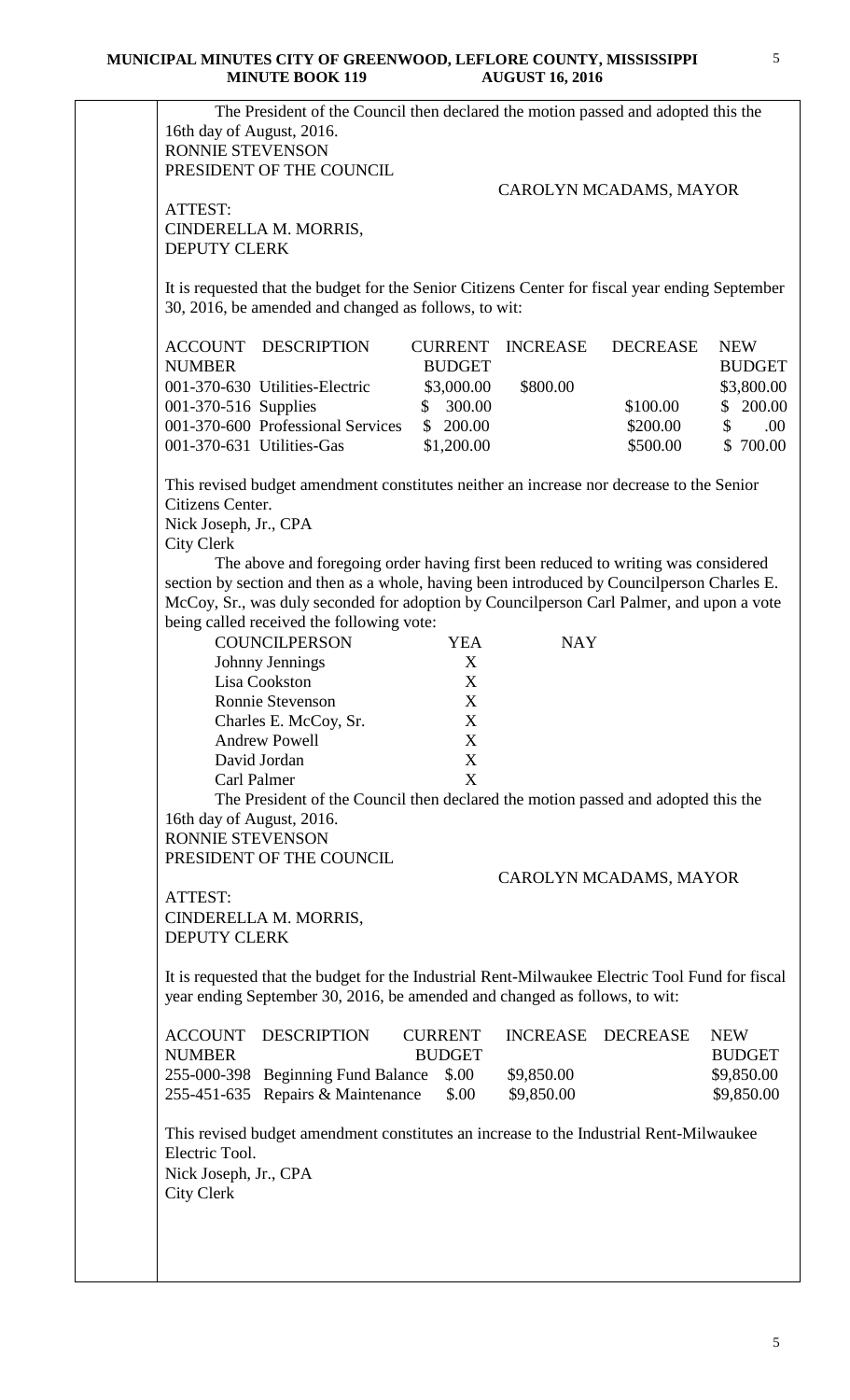#### **MUNICIPAL MINUTES CITY OF GREENWOOD, LEFLORE COUNTY, MISSISSIPPI MINUTE BOOK 119 AUGUST 16, 2016**

|                                                      | The above and foregoing order having first been reduced to writing was considered<br>section by section and then as a whole, having been introduced by Councilperson Charles E.<br>McCoy, Sr., was duly seconded for adoption by Councilperson Carl Palmer, and upon a vote                                                                                                                                                                 |                 |            |                        |               |
|------------------------------------------------------|---------------------------------------------------------------------------------------------------------------------------------------------------------------------------------------------------------------------------------------------------------------------------------------------------------------------------------------------------------------------------------------------------------------------------------------------|-----------------|------------|------------------------|---------------|
|                                                      | being called received the following vote:<br><b>COUNCILPERSON</b>                                                                                                                                                                                                                                                                                                                                                                           | <b>YEA</b>      | <b>NAY</b> |                        |               |
| Johnny Jennings                                      |                                                                                                                                                                                                                                                                                                                                                                                                                                             | X               |            |                        |               |
| Lisa Cookston                                        |                                                                                                                                                                                                                                                                                                                                                                                                                                             | X               |            |                        |               |
|                                                      | <b>Ronnie Stevenson</b>                                                                                                                                                                                                                                                                                                                                                                                                                     | X               |            |                        |               |
|                                                      | Charles E. McCoy, Sr.                                                                                                                                                                                                                                                                                                                                                                                                                       | X               |            |                        |               |
| <b>Andrew Powell</b>                                 |                                                                                                                                                                                                                                                                                                                                                                                                                                             | X               |            |                        |               |
| David Jordan                                         |                                                                                                                                                                                                                                                                                                                                                                                                                                             | X               |            |                        |               |
| Carl Palmer                                          |                                                                                                                                                                                                                                                                                                                                                                                                                                             | X               |            |                        |               |
| 16th day of August, 2016.<br><b>RONNIE STEVENSON</b> | The President of the Council then declared the motion passed and adopted this the                                                                                                                                                                                                                                                                                                                                                           |                 |            |                        |               |
|                                                      | PRESIDENT OF THE COUNCIL                                                                                                                                                                                                                                                                                                                                                                                                                    |                 |            |                        |               |
|                                                      |                                                                                                                                                                                                                                                                                                                                                                                                                                             |                 |            | CAROLYN MCADAMS, MAYOR |               |
| ATTEST:                                              |                                                                                                                                                                                                                                                                                                                                                                                                                                             |                 |            |                        |               |
| CINDERELLA M. MORRIS,                                |                                                                                                                                                                                                                                                                                                                                                                                                                                             |                 |            |                        |               |
| <b>DEPUTY CLERK</b>                                  |                                                                                                                                                                                                                                                                                                                                                                                                                                             |                 |            |                        |               |
|                                                      |                                                                                                                                                                                                                                                                                                                                                                                                                                             |                 |            |                        |               |
|                                                      | It is requested that the budget for Special Projects Fund for the fiscal year ending September<br>30, 2016 be amended and changed as follows, to wit:                                                                                                                                                                                                                                                                                       |                 |            |                        |               |
| <b>ACCOUNT</b>                                       | <b>DESCRIPTION</b>                                                                                                                                                                                                                                                                                                                                                                                                                          | <b>CURRENT</b>  |            | INCREASE DECREASE      | <b>NEW</b>    |
| <b>NUMBER</b>                                        |                                                                                                                                                                                                                                                                                                                                                                                                                                             | <b>BUDGET</b>   |            |                        | <b>BUDGET</b> |
| 005-000-398                                          | <b>Retained Revenues</b>                                                                                                                                                                                                                                                                                                                                                                                                                    | \$56,523.00     | \$4,324.00 |                        | \$60,847.00   |
| 005-040-600                                          | Professional Services \$                                                                                                                                                                                                                                                                                                                                                                                                                    | .00             | \$4,324.00 |                        | \$4,324.00    |
| Nick Joseph, Jr., CPA<br><b>City Clerk</b>           | This revised budget amendment does constitute an increase in the Special Projects Fund.<br>The above and foregoing order having first been reduced to writing was considered<br>section by section and then as a whole, having been introduced by Councilperson Charles E.<br>McCoy, Sr., was duly seconded for adoption by Councilperson Carl Palmer, and upon a vote<br>being called received the following vote:<br><b>COUNCILPERSON</b> |                 | <b>NAY</b> |                        |               |
|                                                      |                                                                                                                                                                                                                                                                                                                                                                                                                                             | <b>YEA</b><br>X |            |                        |               |
| Johnny Jennings<br>Lisa Cookston                     |                                                                                                                                                                                                                                                                                                                                                                                                                                             | X               |            |                        |               |
|                                                      | Ronnie Stevenson                                                                                                                                                                                                                                                                                                                                                                                                                            | X               |            |                        |               |
|                                                      | Charles E. McCoy, Sr.                                                                                                                                                                                                                                                                                                                                                                                                                       | X               |            |                        |               |
| <b>Andrew Powell</b>                                 |                                                                                                                                                                                                                                                                                                                                                                                                                                             | X               |            |                        |               |
| David Jordan                                         |                                                                                                                                                                                                                                                                                                                                                                                                                                             | X               |            |                        |               |
| Carl Palmer                                          |                                                                                                                                                                                                                                                                                                                                                                                                                                             | X               |            |                        |               |
| 16th day of August, 2016.                            | The President of the Council then declared the motion passed and adopted this the                                                                                                                                                                                                                                                                                                                                                           |                 |            |                        |               |
| RONNIE STEVENSON                                     |                                                                                                                                                                                                                                                                                                                                                                                                                                             |                 |            |                        |               |
|                                                      | PRESIDENT OF THE COUNCIL                                                                                                                                                                                                                                                                                                                                                                                                                    |                 |            |                        |               |
| ATTEST:                                              |                                                                                                                                                                                                                                                                                                                                                                                                                                             |                 |            | CAROLYN MCADAMS, MAYOR |               |
| CINDERELLA M. MORRIS,                                |                                                                                                                                                                                                                                                                                                                                                                                                                                             |                 |            |                        |               |
| <b>DEPUTY CLERK</b>                                  |                                                                                                                                                                                                                                                                                                                                                                                                                                             |                 |            |                        |               |
|                                                      |                                                                                                                                                                                                                                                                                                                                                                                                                                             |                 |            |                        |               |
|                                                      |                                                                                                                                                                                                                                                                                                                                                                                                                                             |                 |            |                        |               |
|                                                      |                                                                                                                                                                                                                                                                                                                                                                                                                                             |                 |            |                        |               |
|                                                      |                                                                                                                                                                                                                                                                                                                                                                                                                                             |                 |            |                        |               |
|                                                      |                                                                                                                                                                                                                                                                                                                                                                                                                                             |                 |            |                        |               |
|                                                      |                                                                                                                                                                                                                                                                                                                                                                                                                                             |                 |            |                        |               |
|                                                      |                                                                                                                                                                                                                                                                                                                                                                                                                                             |                 |            |                        |               |
|                                                      |                                                                                                                                                                                                                                                                                                                                                                                                                                             |                 |            |                        |               |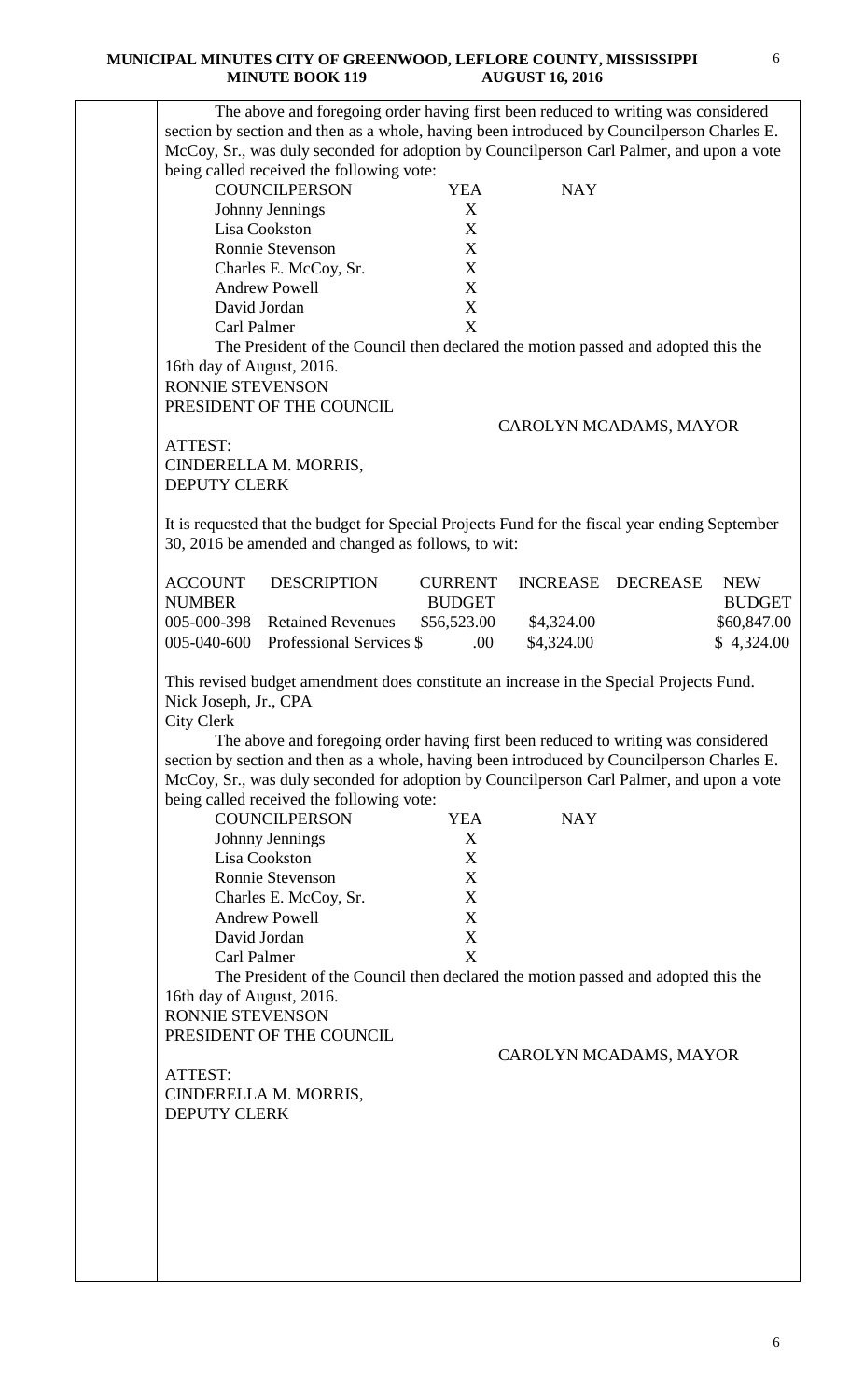It is requested that the budget for the General Fund for fiscal year ending September 30, 2016, be amended and changed as follows, to wit:

|                          | <b>ACCOUNT DESCRIPTION</b>                      | <b>CURRENT</b>             |            | INCREASE DECREASE | <b>NEW</b>               |
|--------------------------|-------------------------------------------------|----------------------------|------------|-------------------|--------------------------|
| <b>NUMBER</b>            |                                                 | <b>BUDGET</b>              |            |                   | <b>BUDGET</b>            |
|                          | 001-040-600 Legal $&$ Professional              | \$177,820.00 \$69,000.00   |            |                   | \$246,820.00             |
|                          | 001-000-223 Motor Vehicle Rental                | $$11,000.00 \ $1,700.00$   |            |                   | \$12,700.00              |
| 001-000-224 Rail Car Tax |                                                 | \$<br>9,700.00 \$ 7,500.00 |            |                   | \$17,200.00              |
|                          | 001-000-231 Telepak-Franchise Fee \$            | $.00\,$                    | \$5,000.00 |                   | \$5,000.00               |
|                          | 001-000-344 Rent-Senior Citizen                 | \$<br>6,300.00             | \$1,300.00 |                   | \$7,600.00               |
|                          | 001-000-355 Misc. Small Items                   | $$3,500.00 \$4,500.00$     |            |                   | \$8,000.00               |
|                          | 001-201-480 Hosp. & Life Insurance \$70,578.00  |                            |            | \$5,000.00        | \$65,578.00              |
|                          | 001-160-480 Hosp. & Life Insurance \$283,927.00 |                            |            |                   | \$29,000.00 \$254,927.00 |
|                          | 001-100-480 Hosp. & Life Insurance \$368,073.00 |                            |            |                   | \$15,000.00 \$353,073.00 |

This revised budget amendment does constitute an increase in the General Fund. Nick Joseph, Jr., CPA City Clerk

 The above and foregoing order having first been reduced to writing was considered section by section and then as a whole, having been introduced by Councilperson Charles E. McCoy, Sr., was duly seconded for adoption by Councilperson Carl Palmer, and upon a vote being called received the following vote:

| <b>COUNCILPERSON</b>  | YEA | <b>NAY</b> |
|-----------------------|-----|------------|
| Johnny Jennings       | X   |            |
| Lisa Cookston         | X   |            |
| Ronnie Stevenson      | X   |            |
| Charles E. McCoy, Sr. | X   |            |
| <b>Andrew Powell</b>  | X   |            |
| David Jordan          | X   |            |
| Carl Palmer           | v   |            |
|                       |     |            |

The President of the Council then declared the motion passed and adopted this the 16th day of August, 2016.

RONNIE STEVENSON

PRESIDENT OF THE COUNCIL

### CAROLYN MCADAMS, MAYOR

ATTEST: CINDERELLA M. MORRIS, DEPUTY CLERK

It is requested that the budget for Supervision and Finance fiscal year 2015-2016 be amended and changed as follows to-wit.

|                   |                         |               |          |          | Revised        |
|-------------------|-------------------------|---------------|----------|----------|----------------|
| Account No.       | Description             | <b>Budget</b> | Increase | Decrease | <b>Budget</b>  |
| 001-040-455       | Overtime Payroll        | 215           |          | 215      | 0 <sup>0</sup> |
| $001 - 040 - 480$ | Hosp & Life Ins         | 74,946        |          | 5,000    | 69,946         |
| 001-040-580       | <b>Motor Veh Parts</b>  | 000           | 689      |          | 689            |
| 001-040-610       | <b>Meetings Mayor</b>   | 14,500        |          | 2,500    | 12,000         |
| $001 - 040 - 611$ | <b>Meetings Council</b> | 16,000        | 1,300    |          | 17,300         |
| $001 - 040 - 604$ | Dues & Subs             | 11,000        |          | 1,000    | 10,000         |
| 001-040-685       | Training                | 14,647        | 1,000    |          | 15,647         |
| 001-040-730       | Mach & Equip            | 1,431         | 1,305    |          | 2,736          |
| 001-040-615       | Advertising             | 10,000        | 4,421    |          | 14,421         |

The above constitutes a total transfer of funds in the amount of \$8,715, which neither increases nor decreases the Supervision and Finance budget. Respectfully Submitted, Carolyn McAdams

Mayor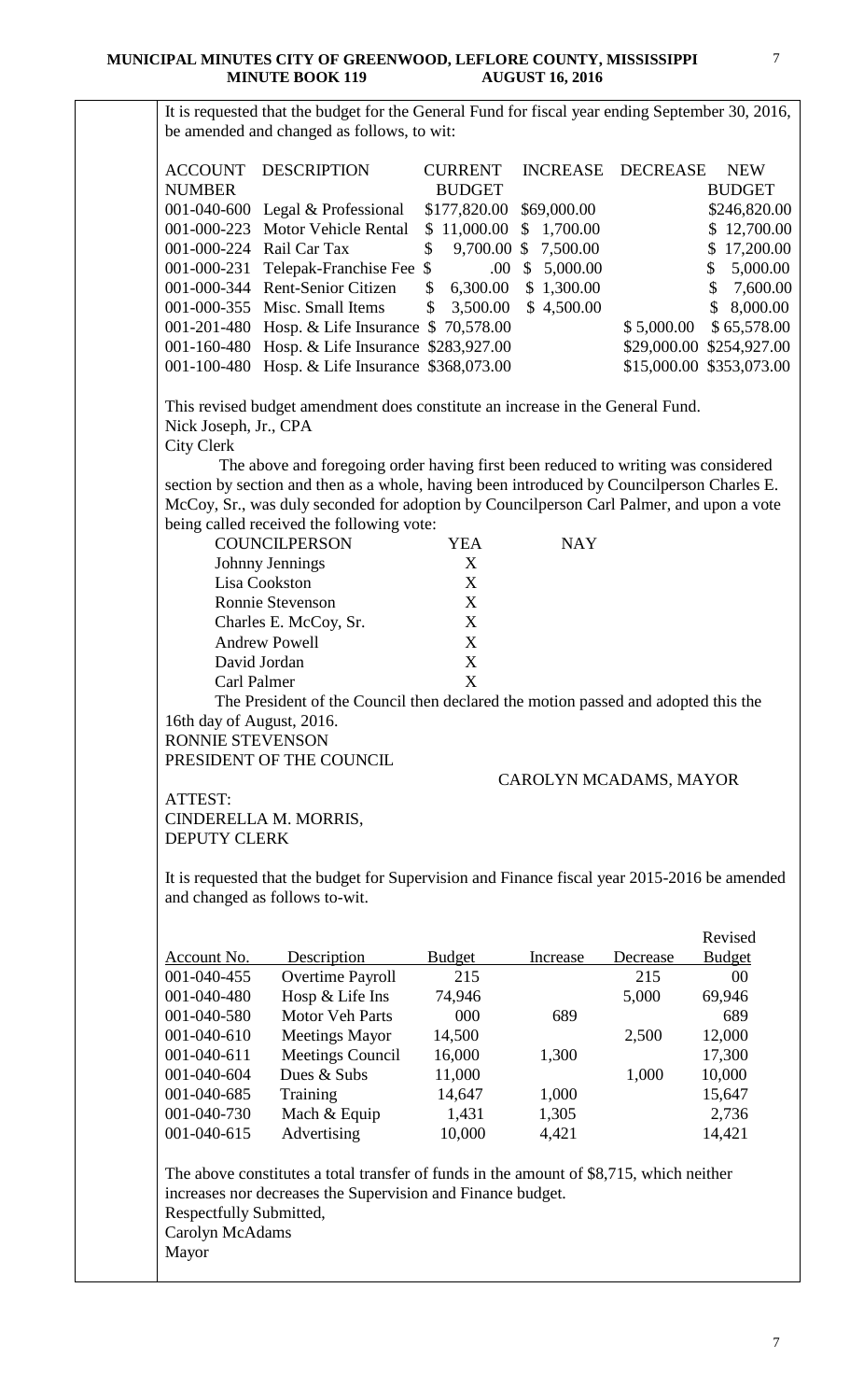#### **MUNICIPAL MINUTES CITY OF GREENWOOD, LEFLORE COUNTY, MISSISSIPPI MINUTE BOOK 119 AUGUST 16, 2016**

|                            |                                                                                                |                                                             |               |                        | The above and foregoing order having first been reduced to writing was considered |
|----------------------------|------------------------------------------------------------------------------------------------|-------------------------------------------------------------|---------------|------------------------|-----------------------------------------------------------------------------------|
|                            | section by section and then as a whole, having been introduced by Councilperson Charles E.     |                                                             |               |                        |                                                                                   |
|                            | McCoy, Sr., was duly seconded for adoption by Councilperson Carl Palmer, and upon a vote       |                                                             |               |                        |                                                                                   |
|                            | being called received the following vote:                                                      |                                                             |               |                        |                                                                                   |
|                            | <b>COUNCILPERSON</b>                                                                           | <b>YEA</b>                                                  |               | <b>NAY</b>             |                                                                                   |
|                            | Johnny Jennings                                                                                | X                                                           |               |                        |                                                                                   |
|                            | Lisa Cookston                                                                                  | X                                                           |               |                        |                                                                                   |
|                            | Ronnie Stevenson                                                                               | X                                                           |               |                        |                                                                                   |
|                            | Charles E. McCoy, Sr.                                                                          | X                                                           |               |                        |                                                                                   |
|                            | <b>Andrew Powell</b>                                                                           | X                                                           |               |                        |                                                                                   |
|                            | David Jordan                                                                                   | $\boldsymbol{X}$                                            |               |                        |                                                                                   |
| Carl Palmer                |                                                                                                | X                                                           |               |                        |                                                                                   |
|                            | The President of the Council then declared the motion passed and adopted this the              |                                                             |               |                        |                                                                                   |
| 16th day of August, 2016.  |                                                                                                |                                                             |               |                        |                                                                                   |
| RONNIE STEVENSON           |                                                                                                |                                                             |               |                        |                                                                                   |
|                            | PRESIDENT OF THE COUNCIL                                                                       |                                                             |               |                        |                                                                                   |
|                            |                                                                                                |                                                             |               |                        |                                                                                   |
|                            |                                                                                                |                                                             |               | CAROLYN MCADAMS, MAYOR |                                                                                   |
| ATTEST:                    |                                                                                                |                                                             |               |                        |                                                                                   |
|                            | CINDERELLA M. MORRIS,                                                                          |                                                             |               |                        |                                                                                   |
| <b>DEPUTY CLERK</b>        |                                                                                                |                                                             |               |                        |                                                                                   |
|                            |                                                                                                |                                                             |               |                        |                                                                                   |
|                            | It is requested that the budget for Supervision and Finance fiscal year 2015-2016 be amended   |                                                             |               |                        |                                                                                   |
|                            | and changed as follows to-wit.                                                                 |                                                             |               |                        |                                                                                   |
|                            |                                                                                                |                                                             |               |                        | Revised                                                                           |
|                            |                                                                                                |                                                             |               |                        |                                                                                   |
| Account No.                | Description                                                                                    |                                                             | <b>Budget</b> | Increase<br>Decrease   | <b>Budget</b>                                                                     |
| 001-040-695                | Contingency                                                                                    |                                                             | 10,794        | 1,794                  | 9,000                                                                             |
| 001-040-600                | <b>Professional Serv</b>                                                                       |                                                             | 177,820       | 1,794                  | 179,614                                                                           |
| Respectfully Submitted,    |                                                                                                | increases nor decreases the Supervision and Finance budget. |               |                        |                                                                                   |
| Carolyn McAdams<br>Mayor   |                                                                                                |                                                             |               |                        |                                                                                   |
|                            | The above and foregoing order having first been reduced to writing was considered              |                                                             |               |                        |                                                                                   |
|                            | section by section and then as a whole, having been introduced by Councilperson Charles E.     |                                                             |               |                        |                                                                                   |
|                            | McCoy, Sr., was duly seconded for adoption by Councilperson Carl Palmer, and upon a vote       |                                                             |               |                        |                                                                                   |
|                            | being called received the following vote:                                                      |                                                             |               |                        |                                                                                   |
|                            | <b>COUNCILPERSON</b>                                                                           | <b>YEA</b>                                                  |               | <b>NAY</b>             |                                                                                   |
|                            | Johnny Jennings                                                                                | X                                                           |               |                        |                                                                                   |
|                            | Lisa Cookston                                                                                  | X                                                           |               |                        |                                                                                   |
|                            | Ronnie Stevenson                                                                               | X                                                           |               |                        |                                                                                   |
|                            | Charles E. McCoy, Sr.                                                                          | X                                                           |               |                        |                                                                                   |
|                            | <b>Andrew Powell</b>                                                                           | X                                                           |               |                        |                                                                                   |
|                            | David Jordan                                                                                   | $\mathbf X$                                                 |               |                        |                                                                                   |
| Carl Palmer                |                                                                                                | X                                                           |               |                        |                                                                                   |
|                            | The President of the Council then declared the motion passed and adopted this the              |                                                             |               |                        |                                                                                   |
| 16th day of August, 2016.  |                                                                                                |                                                             |               |                        |                                                                                   |
| RONNIE STEVENSON           |                                                                                                |                                                             |               |                        |                                                                                   |
|                            | PRESIDENT OF THE COUNCIL                                                                       |                                                             |               |                        |                                                                                   |
|                            |                                                                                                |                                                             |               | CAROLYN MCADAMS, MAYOR |                                                                                   |
| ATTEST:                    |                                                                                                |                                                             |               |                        |                                                                                   |
|                            | CINDERELLA M. MORRIS,                                                                          |                                                             |               |                        |                                                                                   |
| <b>DEPUTY CLERK</b>        |                                                                                                |                                                             |               |                        |                                                                                   |
|                            |                                                                                                |                                                             |               |                        |                                                                                   |
|                            | It is requested that the budget for the Waste Water Treatment Division, for fiscal year ending |                                                             |               |                        |                                                                                   |
|                            | September 30, 2016, be amended and changed as follows, to wit:                                 |                                                             |               |                        |                                                                                   |
|                            |                                                                                                |                                                             |               |                        |                                                                                   |
| Acct.#                     | Description                                                                                    | <b>Current budget</b>                                       | Increase      | Decrease               | Rev. Budget                                                                       |
| 410-236-665<br>410-236-631 | Sewer line repair<br>Delta Electric                                                            | \$116,267.00<br>\$6,000.00                                  | \$4,000.00    | \$4,000.00             | \$112,267.00<br>\$10,000.00                                                       |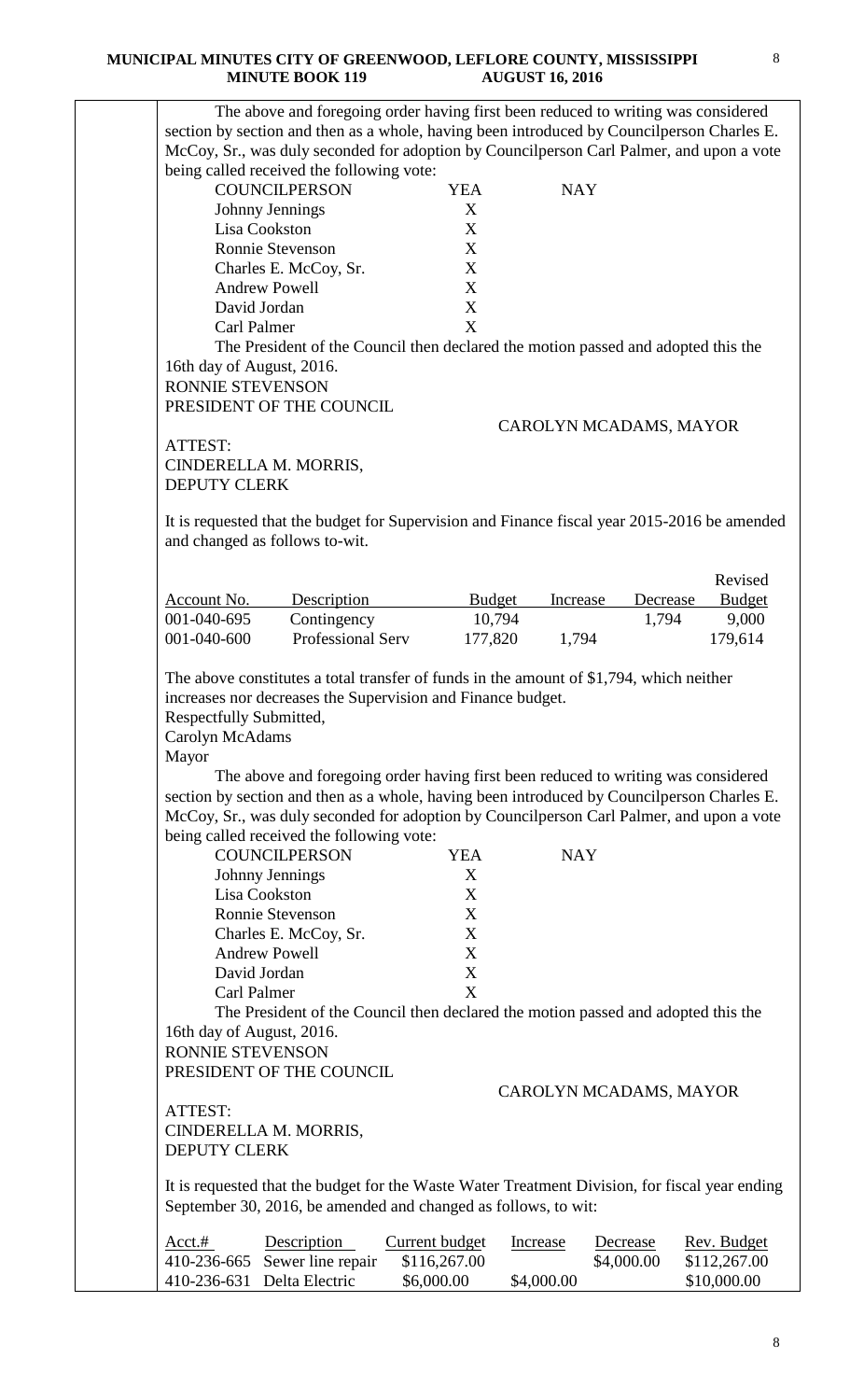#### **MUNICIPAL MINUTES CITY OF GREENWOOD, LEFLORE COUNTY, MISSISSIPPI MINUTE BOOK 119 AUGUST 16, 2016**

9

|                                               | This budget adjustment constitutes a transfer of funds only and does not increase nor decrease |                           |             |                        |                |
|-----------------------------------------------|------------------------------------------------------------------------------------------------|---------------------------|-------------|------------------------|----------------|
|                                               | the overall total for the Waste Water Treatment Division. Thank you for your attention and     |                           |             |                        |                |
| response to this matter.                      |                                                                                                |                           |             |                        |                |
| Respectfully Submitted,                       |                                                                                                |                           |             |                        |                |
| <b>Eddie Curry</b>                            |                                                                                                |                           |             |                        |                |
| <b>Waste Water Director</b>                   |                                                                                                |                           |             |                        |                |
|                                               | The above and foregoing order having first been reduced to writing was considered              |                           |             |                        |                |
|                                               | section by section and then as a whole, having been introduced by Councilperson Charles E.     |                           |             |                        |                |
|                                               | McCoy, Sr., was duly seconded for adoption by Councilperson Carl Palmer, and upon a vote       |                           |             |                        |                |
|                                               | being called received the following vote:                                                      |                           |             |                        |                |
|                                               | <b>COUNCILPERSON</b>                                                                           | <b>YEA</b>                | <b>NAY</b>  |                        |                |
|                                               | Johnny Jennings                                                                                | X                         |             |                        |                |
|                                               | Lisa Cookston<br><b>Ronnie Stevenson</b>                                                       | X<br>X                    |             |                        |                |
|                                               |                                                                                                | X                         |             |                        |                |
|                                               | Charles E. McCoy, Sr.<br><b>Andrew Powell</b>                                                  | X                         |             |                        |                |
|                                               | David Jordan                                                                                   | $\boldsymbol{\mathrm{X}}$ |             |                        |                |
| Carl Palmer                                   |                                                                                                | X                         |             |                        |                |
|                                               |                                                                                                |                           |             |                        |                |
|                                               | The President of the Council then declared the motion passed and adopted this the              |                           |             |                        |                |
| 16th day of August, 2016.<br>RONNIE STEVENSON |                                                                                                |                           |             |                        |                |
|                                               | PRESIDENT OF THE COUNCIL                                                                       |                           |             |                        |                |
|                                               |                                                                                                |                           |             |                        |                |
|                                               |                                                                                                |                           |             | CAROLYN MCADAMS, MAYOR |                |
| ATTEST:                                       |                                                                                                |                           |             |                        |                |
|                                               | CINDERELLA M. MORRIS,                                                                          |                           |             |                        |                |
| <b>DEPUTY CLERK</b>                           |                                                                                                |                           |             |                        |                |
|                                               | It is requested that the budget for the Fire Department for fiscal year 2015-2016 be amended   |                           |             |                        |                |
|                                               | and changed as follows to-wit.                                                                 |                           |             |                        |                |
|                                               |                                                                                                |                           |             |                        |                |
|                                               |                                                                                                | Current                   |             |                        | Revised        |
|                                               | <b>Account No.</b> Description                                                                 | <b>Budget</b>             | Increase    | Decrease               | <b>Budget</b>  |
| 001-160-690                                   | Miscellaneous                                                                                  | 9,679.00                  | 5,000.00    |                        | \$14,679.00    |
| 001-160-416                                   | Captains                                                                                       | 446,976.00                |             | 5,000.00               | 441,976.00     |
| 001-161-560                                   | Repairs & Main. Bldg                                                                           | 19,500.00                 | 7,000.00    |                        | 26,500.00      |
| 001-160-416                                   | Captains                                                                                       | 441,976.00                |             | 7,000.00               | 434,976.00     |
| 001-160-420                                   | Sergeants                                                                                      | 133,656.00                | 8,000.00    |                        | 141,656.00     |
| 001-160-419                                   | Lieutenants Reg.                                                                               | 151,583.00                |             | 8,000.00               | 143,583.00     |
| 001-160-522                                   | <b>Others Supplies</b>                                                                         | 10,000.00                 | 5,000.00    |                        | 15,000.00      |
| 001-160-421                                   | <b>First Class Firemen</b>                                                                     | 635,687.00                |             | 5,000.00               | 630,687.00     |
| 001-160-455                                   | Overtime Payroll                                                                               | 95,000.00                 | 5,000.00    |                        | 100,000.00     |
| 001-160-421                                   | <b>First Class Firemen</b>                                                                     | 630,687.00                |             | 5,000.00               | 625,687.00     |
| 001-160-890                                   | Capital Lease Expense                                                                          | 76,000.00                 | 36,400.00   |                        | 112,400.00     |
| 001-160-421                                   | <b>First Class Firemen</b>                                                                     | 625,687.00                |             | 36,400.00              | 589,287.00     |
| 104-160-685                                   | <b>Training Expense</b>                                                                        | 15,992.00                 | 1,000.00    |                        | 16,992.00      |
| 104-160-690                                   | Miscellaneous                                                                                  | 1,000.00                  |             | 1,000.00               | $\overline{0}$ |
| 001-160-730                                   | Machinery & Equip.                                                                             | 241,259.00                | 3,600.00    |                        | 244,859.00     |
| 001-160-419                                   | Lieutenants Reg.                                                                               | 143,583.00                |             | 3,600.00               | 139,983.00     |
| 001-160-580                                   | Motor Veh. Parts                                                                               | 6,000.00                  | 8,000.00    |                        | 14,000.00      |
| $001 - 160 - 421$                             | <b>First Class Firemen</b>                                                                     | 589,287.00                |             | 8,000.00               | 581,287.00     |
|                                               |                                                                                                | \$4,273,552.00            | \$79,000.00 | \$79,000.00            | 4,273,552.00   |
|                                               |                                                                                                |                           |             |                        |                |
|                                               | The above constitutes a transfer of funds only and does not increase or decrease the overall   |                           |             |                        |                |
| total budget.                                 |                                                                                                |                           |             |                        |                |
| Respectfully Submitted,                       |                                                                                                |                           |             |                        |                |
|                                               | Marcus D. Banks, Fire Chief                                                                    |                           |             |                        |                |
|                                               |                                                                                                |                           |             |                        |                |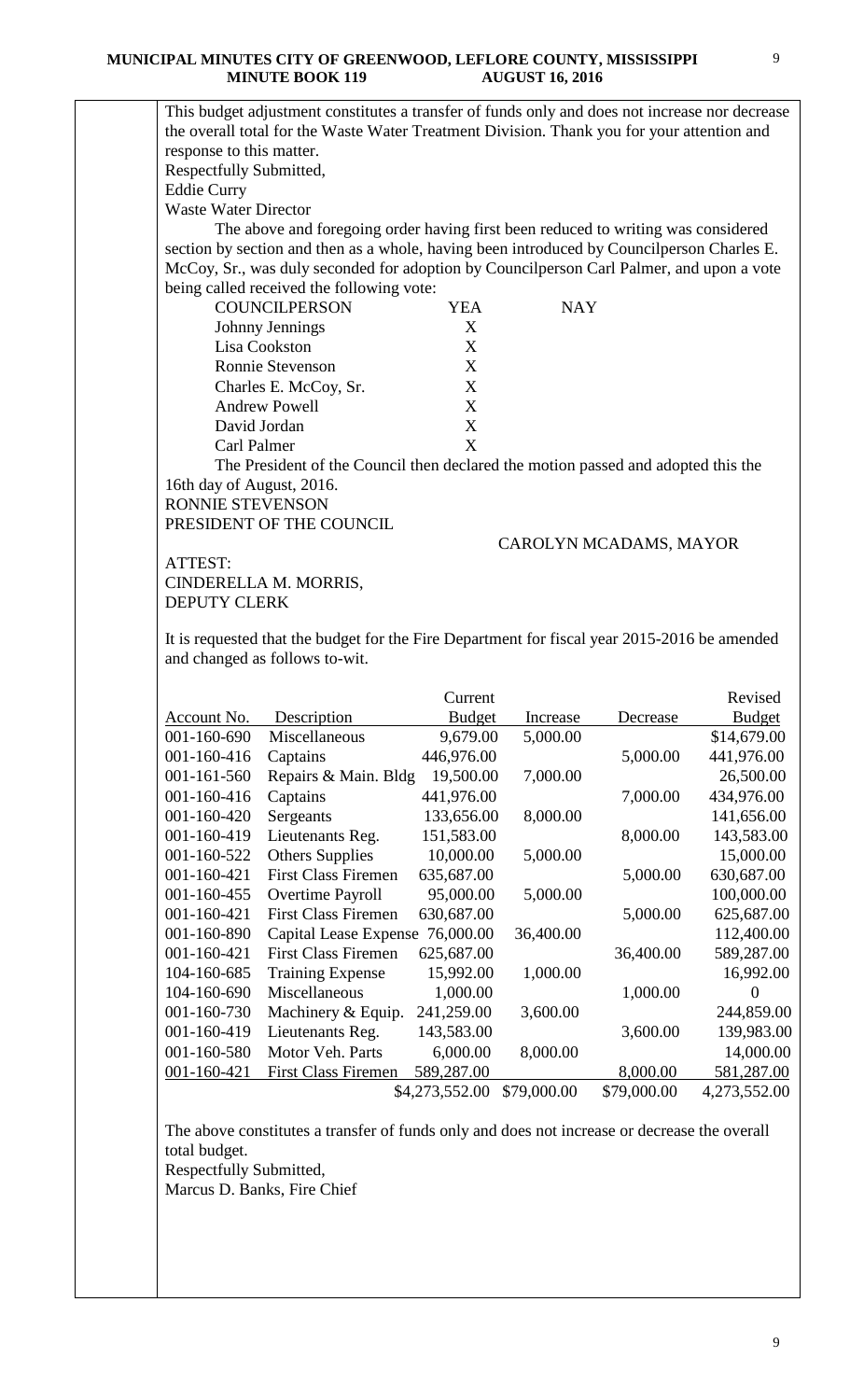| The above and foregoing order having first been reduced to writing was considered<br>section by section and then as a whole, having been introduced by Councilperson Charles E.                                                                                                                                                                                                                                                                                                                                                                                                                                                                                          |             |                                                                                    |
|--------------------------------------------------------------------------------------------------------------------------------------------------------------------------------------------------------------------------------------------------------------------------------------------------------------------------------------------------------------------------------------------------------------------------------------------------------------------------------------------------------------------------------------------------------------------------------------------------------------------------------------------------------------------------|-------------|------------------------------------------------------------------------------------|
|                                                                                                                                                                                                                                                                                                                                                                                                                                                                                                                                                                                                                                                                          |             |                                                                                    |
|                                                                                                                                                                                                                                                                                                                                                                                                                                                                                                                                                                                                                                                                          |             |                                                                                    |
| McCoy, Sr., was duly seconded for adoption by Councilperson Carl Palmer, and upon a vote                                                                                                                                                                                                                                                                                                                                                                                                                                                                                                                                                                                 |             |                                                                                    |
| being called received the following vote:                                                                                                                                                                                                                                                                                                                                                                                                                                                                                                                                                                                                                                |             |                                                                                    |
| <b>COUNCILPERSON</b>                                                                                                                                                                                                                                                                                                                                                                                                                                                                                                                                                                                                                                                     | <b>YEA</b>  | <b>NAY</b>                                                                         |
| Johnny Jennings                                                                                                                                                                                                                                                                                                                                                                                                                                                                                                                                                                                                                                                          | X           |                                                                                    |
| Lisa Cookston                                                                                                                                                                                                                                                                                                                                                                                                                                                                                                                                                                                                                                                            | X           |                                                                                    |
| Ronnie Stevenson                                                                                                                                                                                                                                                                                                                                                                                                                                                                                                                                                                                                                                                         | X           |                                                                                    |
| Charles E. McCoy, Sr.                                                                                                                                                                                                                                                                                                                                                                                                                                                                                                                                                                                                                                                    | X           |                                                                                    |
| <b>Andrew Powell</b>                                                                                                                                                                                                                                                                                                                                                                                                                                                                                                                                                                                                                                                     | X           |                                                                                    |
|                                                                                                                                                                                                                                                                                                                                                                                                                                                                                                                                                                                                                                                                          |             |                                                                                    |
| David Jordan                                                                                                                                                                                                                                                                                                                                                                                                                                                                                                                                                                                                                                                             | X           |                                                                                    |
| Carl Palmer                                                                                                                                                                                                                                                                                                                                                                                                                                                                                                                                                                                                                                                              | X           |                                                                                    |
|                                                                                                                                                                                                                                                                                                                                                                                                                                                                                                                                                                                                                                                                          |             | The President of the Council then declared the motion passed and adopted this the  |
| 16th day of August, 2016.                                                                                                                                                                                                                                                                                                                                                                                                                                                                                                                                                                                                                                                |             |                                                                                    |
| <b>RONNIE STEVENSON</b>                                                                                                                                                                                                                                                                                                                                                                                                                                                                                                                                                                                                                                                  |             |                                                                                    |
| PRESIDENT OF THE COUNCIL                                                                                                                                                                                                                                                                                                                                                                                                                                                                                                                                                                                                                                                 |             |                                                                                    |
|                                                                                                                                                                                                                                                                                                                                                                                                                                                                                                                                                                                                                                                                          |             | CAROLYN MCADAMS, MAYOR                                                             |
| ATTEST:                                                                                                                                                                                                                                                                                                                                                                                                                                                                                                                                                                                                                                                                  |             |                                                                                    |
| CINDERELLA M. MORRIS,                                                                                                                                                                                                                                                                                                                                                                                                                                                                                                                                                                                                                                                    |             |                                                                                    |
| <b>DEPUTY CLERK</b>                                                                                                                                                                                                                                                                                                                                                                                                                                                                                                                                                                                                                                                      |             |                                                                                    |
|                                                                                                                                                                                                                                                                                                                                                                                                                                                                                                                                                                                                                                                                          |             |                                                                                    |
| <b>RESOLUTION AUTHORIZING THE MAYOR</b>                                                                                                                                                                                                                                                                                                                                                                                                                                                                                                                                                                                                                                  |             |                                                                                    |
| AND CITY CLERK TO DO ALL THINGS                                                                                                                                                                                                                                                                                                                                                                                                                                                                                                                                                                                                                                          |             |                                                                                    |
| <b>REASONABLE AND NECESSARY TO PAY</b>                                                                                                                                                                                                                                                                                                                                                                                                                                                                                                                                                                                                                                   |             |                                                                                    |
| ALL OBLIGATIONS ON THE DOCKET OF                                                                                                                                                                                                                                                                                                                                                                                                                                                                                                                                                                                                                                         |             |                                                                                    |
| <b>CLAIMS</b>                                                                                                                                                                                                                                                                                                                                                                                                                                                                                                                                                                                                                                                            |             |                                                                                    |
|                                                                                                                                                                                                                                                                                                                                                                                                                                                                                                                                                                                                                                                                          |             |                                                                                    |
|                                                                                                                                                                                                                                                                                                                                                                                                                                                                                                                                                                                                                                                                          |             | WHEREAS, the City from time to time incurs necessary reasonable expenses;          |
| and,                                                                                                                                                                                                                                                                                                                                                                                                                                                                                                                                                                                                                                                                     |             |                                                                                    |
|                                                                                                                                                                                                                                                                                                                                                                                                                                                                                                                                                                                                                                                                          |             |                                                                                    |
| <b>WHEREAS</b> , all lawful obligations should be timely paid.                                                                                                                                                                                                                                                                                                                                                                                                                                                                                                                                                                                                           |             |                                                                                    |
|                                                                                                                                                                                                                                                                                                                                                                                                                                                                                                                                                                                                                                                                          |             |                                                                                    |
|                                                                                                                                                                                                                                                                                                                                                                                                                                                                                                                                                                                                                                                                          |             |                                                                                    |
| <b>SECTION 1:</b> The Mayor and the City Clerk should be and they are hereby                                                                                                                                                                                                                                                                                                                                                                                                                                                                                                                                                                                             |             |                                                                                    |
|                                                                                                                                                                                                                                                                                                                                                                                                                                                                                                                                                                                                                                                                          |             |                                                                                    |
|                                                                                                                                                                                                                                                                                                                                                                                                                                                                                                                                                                                                                                                                          |             |                                                                                    |
|                                                                                                                                                                                                                                                                                                                                                                                                                                                                                                                                                                                                                                                                          |             |                                                                                    |
|                                                                                                                                                                                                                                                                                                                                                                                                                                                                                                                                                                                                                                                                          |             |                                                                                    |
|                                                                                                                                                                                                                                                                                                                                                                                                                                                                                                                                                                                                                                                                          |             | The above and foregoing resolution, after having been first reduced to writing and |
|                                                                                                                                                                                                                                                                                                                                                                                                                                                                                                                                                                                                                                                                          |             |                                                                                    |
|                                                                                                                                                                                                                                                                                                                                                                                                                                                                                                                                                                                                                                                                          |             |                                                                                    |
| <b>YEAS</b>                                                                                                                                                                                                                                                                                                                                                                                                                                                                                                                                                                                                                                                              | <b>NAYS</b> |                                                                                    |
| Johnny Jennings                                                                                                                                                                                                                                                                                                                                                                                                                                                                                                                                                                                                                                                          |             |                                                                                    |
| Lisa Cookston                                                                                                                                                                                                                                                                                                                                                                                                                                                                                                                                                                                                                                                            |             |                                                                                    |
| Ronnie Stevenson                                                                                                                                                                                                                                                                                                                                                                                                                                                                                                                                                                                                                                                         |             |                                                                                    |
| Charles E. McCoy, Sr.                                                                                                                                                                                                                                                                                                                                                                                                                                                                                                                                                                                                                                                    |             |                                                                                    |
| <b>Andrew Powell</b>                                                                                                                                                                                                                                                                                                                                                                                                                                                                                                                                                                                                                                                     |             |                                                                                    |
| David Jordan                                                                                                                                                                                                                                                                                                                                                                                                                                                                                                                                                                                                                                                             |             |                                                                                    |
| Carl Palmer                                                                                                                                                                                                                                                                                                                                                                                                                                                                                                                                                                                                                                                              |             |                                                                                    |
|                                                                                                                                                                                                                                                                                                                                                                                                                                                                                                                                                                                                                                                                          |             |                                                                                    |
|                                                                                                                                                                                                                                                                                                                                                                                                                                                                                                                                                                                                                                                                          |             |                                                                                    |
|                                                                                                                                                                                                                                                                                                                                                                                                                                                                                                                                                                                                                                                                          |             |                                                                                    |
|                                                                                                                                                                                                                                                                                                                                                                                                                                                                                                                                                                                                                                                                          |             |                                                                                    |
|                                                                                                                                                                                                                                                                                                                                                                                                                                                                                                                                                                                                                                                                          |             |                                                                                    |
|                                                                                                                                                                                                                                                                                                                                                                                                                                                                                                                                                                                                                                                                          |             |                                                                                    |
|                                                                                                                                                                                                                                                                                                                                                                                                                                                                                                                                                                                                                                                                          |             |                                                                                    |
|                                                                                                                                                                                                                                                                                                                                                                                                                                                                                                                                                                                                                                                                          |             | NOW, THEREFORE, BE IT RESOLVED BY THE COUNCIL OF THE CITY                          |
|                                                                                                                                                                                                                                                                                                                                                                                                                                                                                                                                                                                                                                                                          |             | - Adopted Unanimously                                                              |
| OF GREENWOOD, LEFLORE COUNTY, MISSISSIPPI:<br>authorized to do all things reasonable and necessary to pay all those obligations listed in the<br>"DOCKET OF CLAIMS," BOOK 64, CITY OF GREENWOOD, AUGUST 16, 2016,<br><b>CITY COUNCIL MEETING.</b><br>read by the Clerk of the Council, was introduced by Councilperson Charles E. McCoy, Sr.,<br>seconded by Councilperson Carl Palmer, and was adopted by the following roll call to-wit:<br>IN RE: ROUTINE ITEMS AGENDA<br><b>RESOLUTION AUTHORIZING</b><br>THE CITY OF GREENWOOD TO<br><b>ACCEPT THE BID FROM P &amp; S</b><br><b>CONSTRUCTION, LLC FOR THE</b><br><b>DEMOLITION OF DILAPIDATED</b><br><b>HOUSING</b> |             |                                                                                    |
|                                                                                                                                                                                                                                                                                                                                                                                                                                                                                                                                                                                                                                                                          |             |                                                                                    |
|                                                                                                                                                                                                                                                                                                                                                                                                                                                                                                                                                                                                                                                                          |             |                                                                                    |
|                                                                                                                                                                                                                                                                                                                                                                                                                                                                                                                                                                                                                                                                          |             |                                                                                    |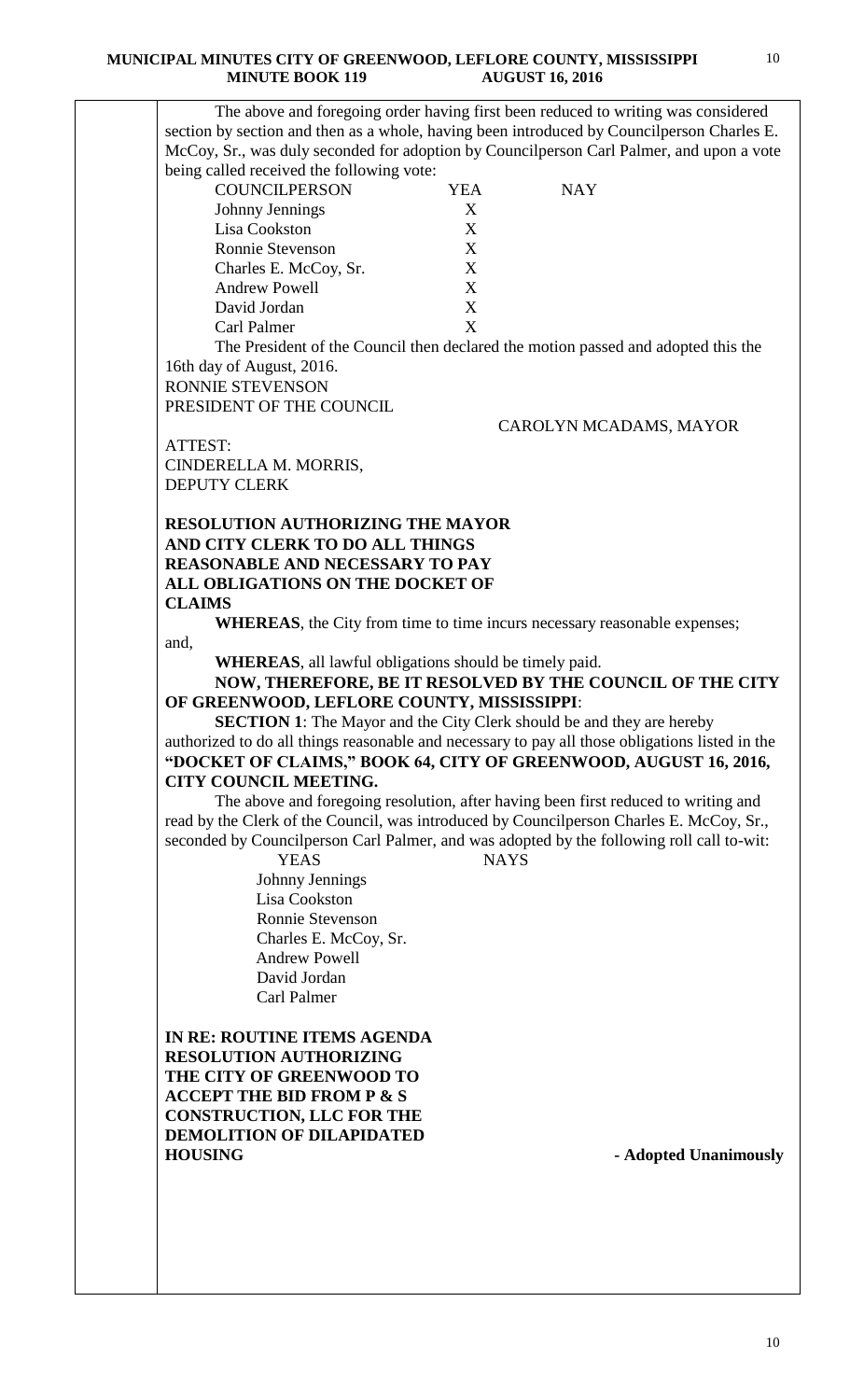**RESOLUTION AUTHORIZING AND DIRECTING THE ISSUANCE OF TAXABLE GENERAL OBLIGATION MBIA REFUNDING BONDS, SERIES 2016 OF THE CITY OF GREENWOOD, MISSISSIPPI (THE "CITY"), IN THE PRINCIPAL AMOUNT OF NOT TO EXCEED ONE MILLION TWO HUNDRED SIXTY THOUSAND DOLLARS (THE "BONDS") TO RAISE MONEY FOR THE PURPOSE OF PROVIDING FUNDS FOR (I) THE CURRENT REFUNDING OF THE CITY'S OUTSTANDING GENERAL OBLIGATION MBIA BOND, SERIES 2002 (MILWAUKEE ELECTRIC TOOL CORPORATION PROJECT), DATED DECEMBER 1, 2002, ISSUED IN THE ORIGINAL PRINCIPAL AMOUNT OF \$3,600,000; AND (II) PAYING THE COSTS OF ISSUANCE OF THE BONDS**. **- Adopted Unanimously**

**A RESOLUTION AUTHORIZING THE CITY OF GREENWOOD EMPLOYEES TO BE DISMISSED AT NOON ON AUGUST 26, 2016, TO ATTEND THE EMPLOYEE APPRECIATION PICNIC**

### **IN RE: STUDY AGENDA – NONE**

Councilperson Charles McCoy reminded Council of the Employees Appreciation Picnic on August 26, 2016 at Whittington Park starting at 12 noon. He showed Council a sample of the hot pink t-shirt for the picnic that corresponds with cancer awareness. He said Freddie White Johnson will attend the picnic for cancer awareness with literature.

 Council President Ronnie Stevenson expressed condolence from the Council to Councilperson Lisa Cookston for the loss of her father.

#### **IN RE: BUDGET WORK SESSION**

 The purpose of the work session today is for the Council and Mayor to discuss the FY2017 budget.

 Mayor McAdams said that the Solid Waste Fund has a deficit of \$454,874.00. She said the city chose a different way to pay for the trucks, three years instead of five years. She said garbage is doing well in residential pickups and suffering in commercial pickups.

 Mayor McAdams said that Susan Bailey would speak at this time. Susan Bailey handed out copies of literature regarding Solid Waste Charges and Commercial Dumpster Plan A and Plan B. She explained the literature and plans to help with the \$454,874.00 deficit. She said the city needs to make adjustments based on what the city charges and pickups for commercial dumpster pickups. She explained Plan A and Plan B to the Council. Council discussed these plans. Mayor McAdams suggested changing payments from three years to five years. Susan Bailey said that the Solid Waste Fund covers nine trucks, dilapidated housing expenses and maintenance on trash trucks and front loaders. Council suggested extending the lease payments to four years on the trucks. Council President Stevenson suggested that residents be charged for each can. He asked Susan Bailey, Mayor McAdams and Nick Joseph to make observations and come back to the Council.

 Mayor McAdams said reserves have been used for the last two years to balance the General Fund budget. She said \$454,000 in reserves is being used to balance the 2016-2017 General Fund Budget. She said she was going to transfer \$600,000 from the Sewer Enterprise Fund to the General Fund and Solid Waste Enterprise Fund. She said there has been \$1.3 million accumulated in general fund surplus during the current administration. She said the General Fund balance stands at approximately \$3 million.

 Mayor McAdams stated that the city will have to make bond payments for the renovation of the police department.